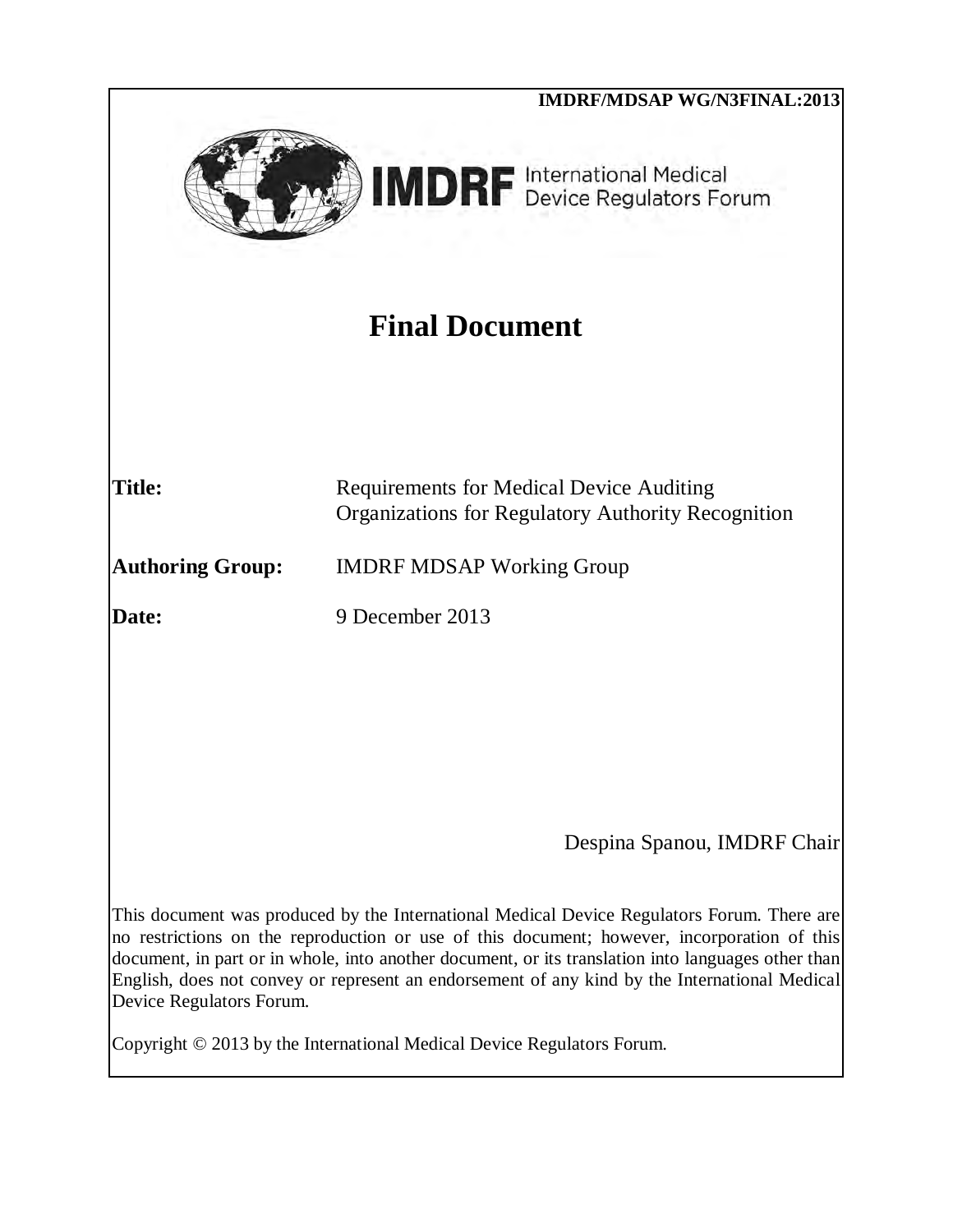# **Table of Contents**

| 1.0  |  |
|------|--|
| 2.0  |  |
| 3.0  |  |
| 4.0  |  |
| 5.0  |  |
| 6.0  |  |
| 7.0  |  |
| 8.0  |  |
| 9.0  |  |
| 10.0 |  |
|      |  |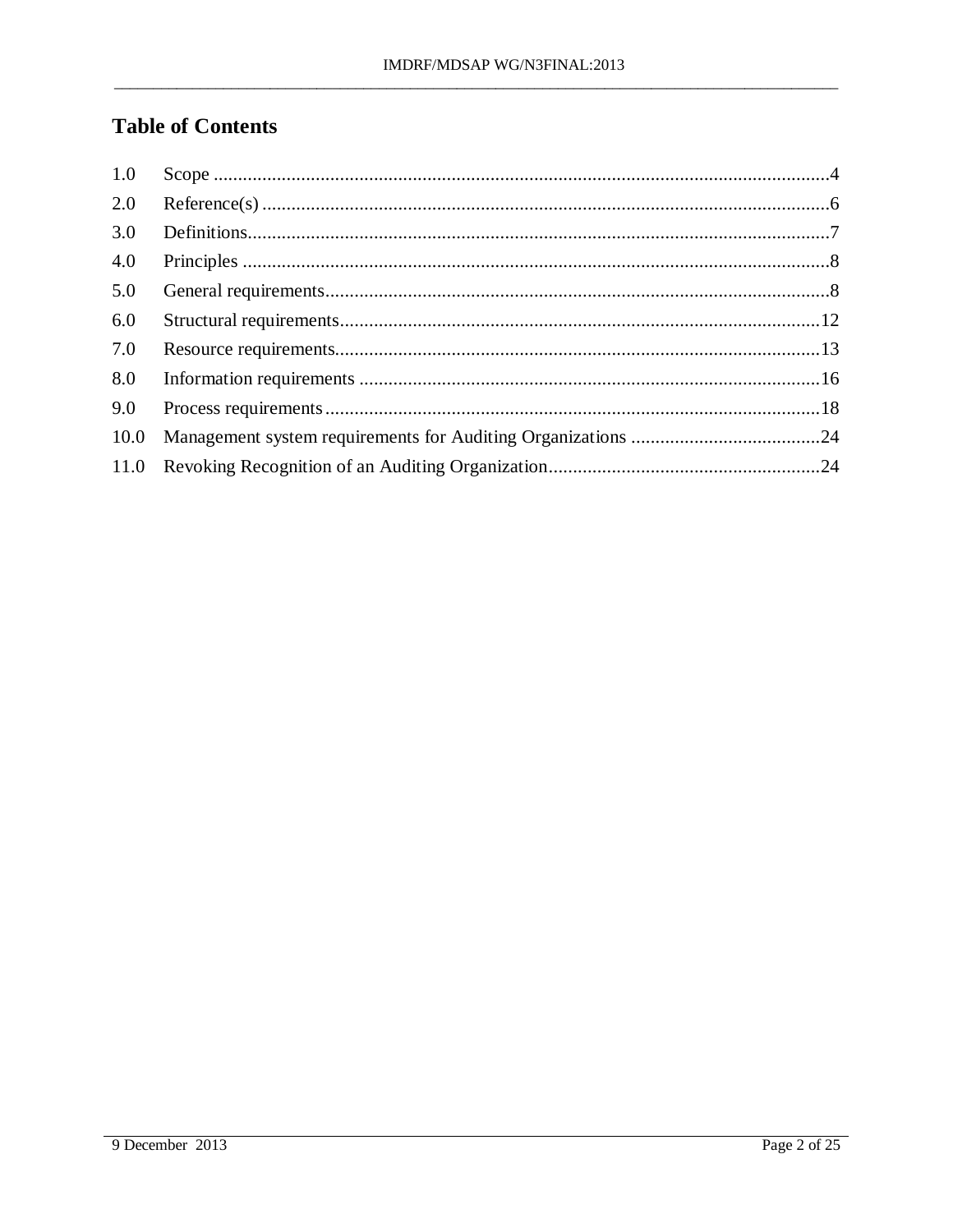## **Preface**

The document herein was produced by the International Medical Device Regulators Forum (IMDRF), a voluntary group of medical device regulators from around the world.

There are no restrictions on the reproduction, distribution or use of this document; however, incorporation of this document, in part or in whole, into any other document, or its translation into languages other than English, does not convey or represent an endorsement of any kind by the International Medical Device Regulators Forum.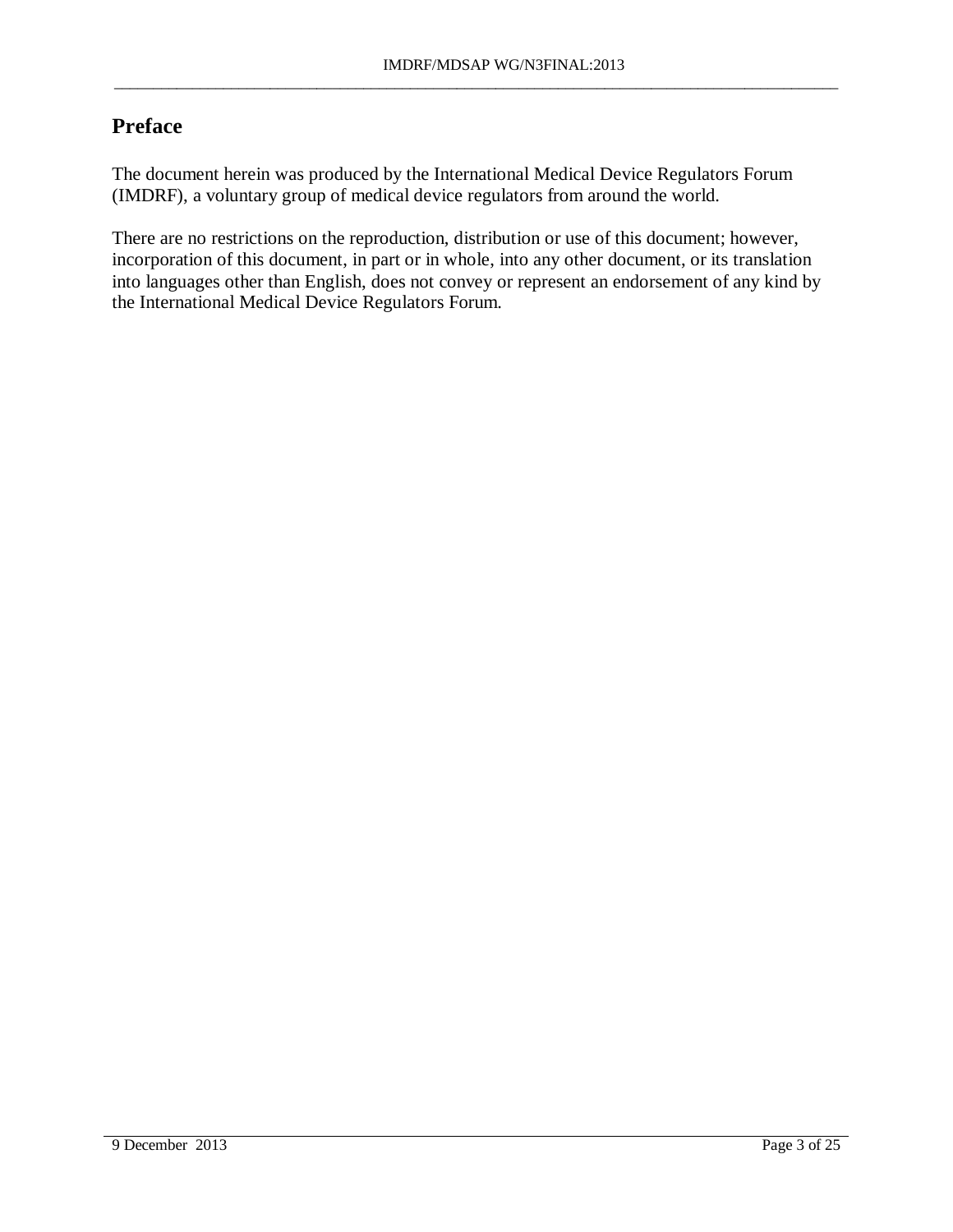## **Introduction**

This is one document in a collection of documents produced by the International Medical Device Regulators Forum (IMDRF) intended to implement the concept of a Medical Device Single Audit Program (MDSAP). Two documents, this document IMDRF MDSAP WG N3 – "Requirements for Medical Device Auditing Organizations for Regulatory Authority Recognition" and IMDRF MDSAP WG N4 – "Competence and Training Requirements for Auditing Organizations," are complementary documents. These two documents N3 and N4 are focused on requirements for an Auditing Organization and individuals performing regulatory audits and other related functions under the respective medical device legislation, regulations, and procedures required in its regulatory jurisdiction.

Two additional documents, IMDRF MDSAP WG N5 – "Regulatory Authority Assessment Method for the Recognition and Monitoring of Medical Device Auditing Organizations" and IMDRF MDSAP WG N6 - "Regulatory Authority Assessor Competence and Training Requirements," are complementary documents. These two documents N5 and N6 are focused on how Regulatory Authorities and their assessors will evaluate or "assess" medical device Auditing Organizations' compliance to the requirements in the IMDRF MDSAP N3 and N4 documents.

In addition, IMDRF MDSAP WG N11 will define a method to "grade" nonconformities resulting from a Regulatory Authority assessment of an Auditing Organization and to document the decision process for recognizing an Auditing Organization or revoking recognition.

This collection of IMDRF MDSAP documents will provide the fundamental building blocks by providing a common set of requirements to be utilized by the Regulatory Authorities for the recognition and monitoring of entities that perform regulatory audits and other related functions. It should be noted that in some jurisdictions the recognition process is called designation, notification, registration, or accreditation.

IMDRF developed MDSAP to encourage and support global convergence of regulatory systems, where possible. It seeks to strike a balance between the responsibilities of Regulatory Authorities to safeguard the health of their citizens as well as their obligations to avoid placing unnecessary burdens upon Auditing Organizations or the regulated industry. IMDRF Regulatory Authorities may add additional requirements beyond this document when their legislation requires such additions.

The purpose of this document is to define the requirements for medical device Auditing Organizations performing regulatory audits and other related functions. Both the audit process and the conclusions made by an Auditing Organization are subject to further review by the applicable Regulatory Authority in the countries and regions where the medical device is manufactured and/or placed on the market.

## <span id="page-3-0"></span>**1.0 Scope**

In the past, various Regulatory Authorities have identified shortcomings in the standards being utilized for the recognition of organizations that conduct medical device audits for regulatory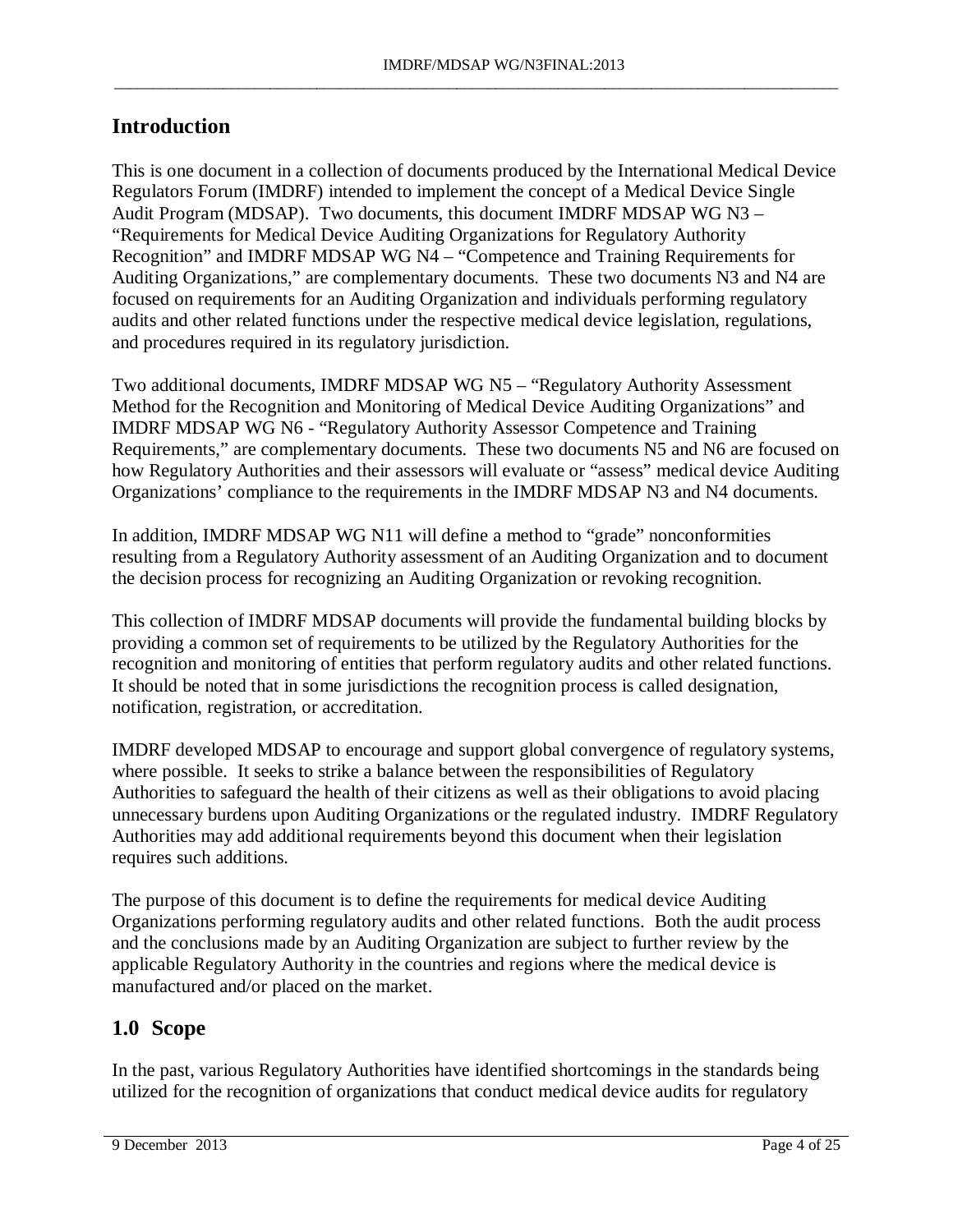purposes. These standards were considered to be too generic and focused on commercial entities for commercial purposes. However, many organizations that work in the regulated environment of medical devices must comply with these generic requirements for other purposes.

\_\_\_\_\_\_\_\_\_\_\_\_\_\_\_\_\_\_\_\_\_\_\_\_\_\_\_\_\_\_\_\_\_\_\_\_\_\_\_\_\_\_\_\_\_\_\_\_\_\_\_\_\_\_\_\_\_\_\_\_\_\_\_\_\_\_\_\_\_\_\_\_\_\_\_\_\_\_\_\_\_\_\_\_\_\_\_\_\_\_\_\_\_

Prior to developing this document the IMDRF MDSAP working group analyzed many existing standards, guidance documents, and regulatory requirements, including those authored by the International Accreditation Forum (IAF), to identify a basis for the recognition of auditing organizations. However, IMDRF Regulatory Authorities have no official status within groups such as the IAF, or any voice in IAF governance or IAF mutual recognition agreements, that would allow the Regulatory Authorities to revise IAF documents to meet the needs of the regulators. It was also determined that the standard most commonly utilized is the ISO (the International Organization for Standardization) and IEC (the International Electrotechnical Commission) standard ISO/IEC 17021:2011 entitled, "Conformity assessment – Requirements for bodies providing audit and certification of management systems." Medical device Regulatory Authorities also have little influence in the standards organization that produces this standard and cannot simply change the standard for medical device regulatory purposes. Therefore, IMDRF Regulatory Authorities recognized the need for a different set of requirements for medical device Auditing Organizations, using existing standards where possible.

The conclusion of the work group's analysis was to allow ISO/IEC 17021:2011 to act as the generic base requirements and then utilize this IMDRF MDSAP document to add prescriptive requirements for medical device Auditing Organization and to negate or eliminate certain of these generic base requirements, which were meant for commercial entities, when the Auditing Organization is also a Regulatory Authority. Auditing Organizations that are also Regulatory Authorities have other laws and requirements that cover these deleted generic requirements in different ways.

ISO/IEC 17021:2011 is being utilized as a normative reference within this IMDRF document. When the ISO/IEC 17021 standard is revised, the IMDRF will have to assess the new version of the standard and determine if this IMDRF document also requires revision.

Further, there is an expectation that the Regulatory Authority assessment of medical device Auditing Organizations includes both the generic normative requirements in addition to the specific requirements added or deleted by this document. Therefore, this document's clause numbers are aligned with the relevant subsection in ISO/IEC 17021:2011.

This document applies to Auditing Organizations that audit medical device manufacturers and may perform other related functions. The medical device Auditing Organization requirements include evaluation of the effectiveness of the manufacturer's quality management system (QMS) as well as aspects of evaluation, including:

• product/process related technologies (e.g. injection molding, sterilization); and,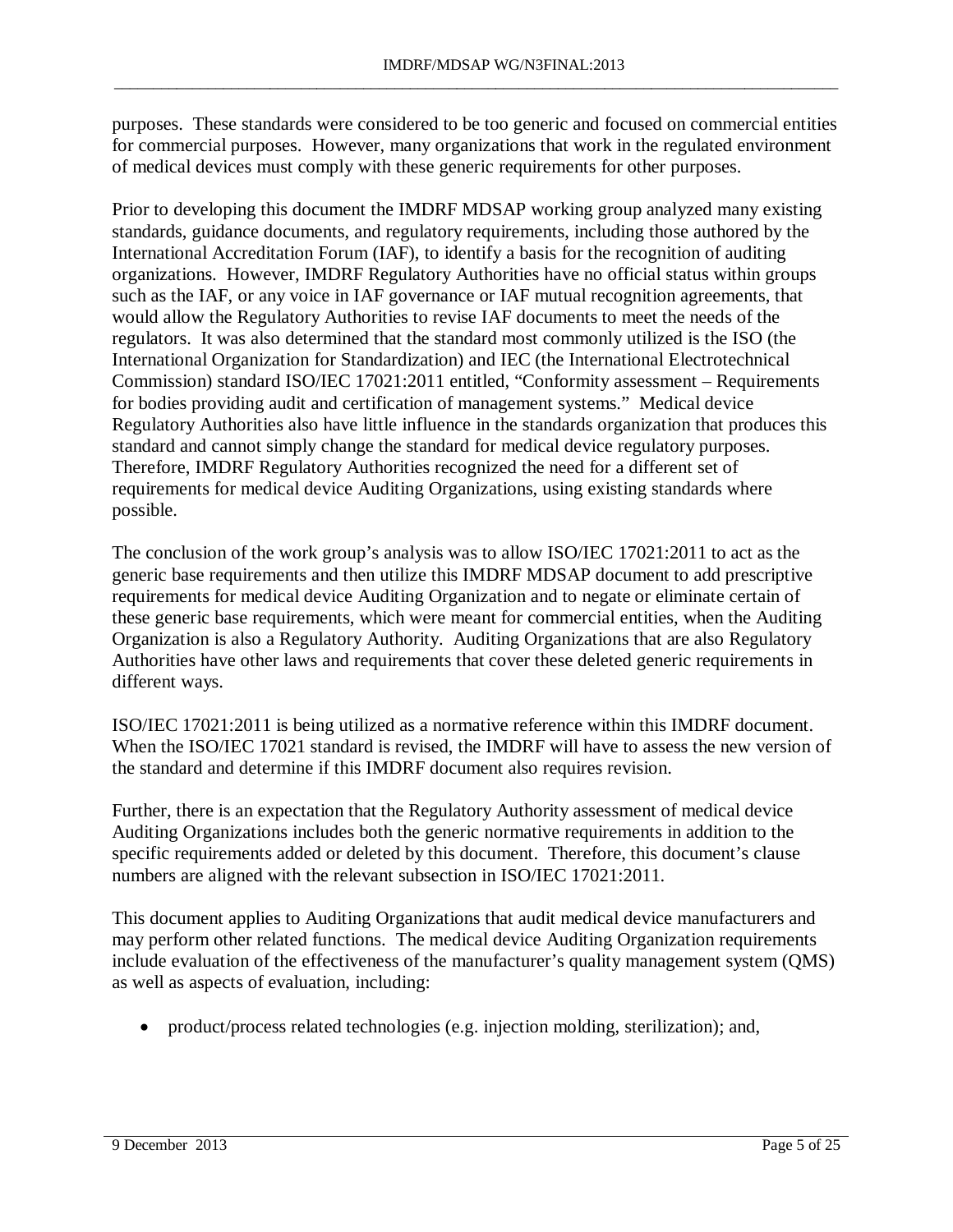• evidence of adequate product technical documentation in relation to relevant regulatory requirements. $<sup>1</sup>$  $<sup>1</sup>$  $<sup>1</sup>$ </sup>

\_\_\_\_\_\_\_\_\_\_\_\_\_\_\_\_\_\_\_\_\_\_\_\_\_\_\_\_\_\_\_\_\_\_\_\_\_\_\_\_\_\_\_\_\_\_\_\_\_\_\_\_\_\_\_\_\_\_\_\_\_\_\_\_\_\_\_\_\_\_\_\_\_\_\_\_\_\_\_\_\_\_\_\_\_\_\_\_\_\_\_\_\_

This document does not provide additional requirements for product certification (ISO/IEC 17065:2012) or the requirements of product testing (ISO/IEC 17025:2005).

The following is explicitly excluded from the scope of this document due to the lack of regulatory convergence:

- the premarket reviews (e.g. Design Dossier Examinations, Premarket Applications, Shounin Applications, Product Registration/Notifications) typically performed by product specialist(s); and,
- the final decisions of safety and performance/effectiveness of a medical device made by any Regulatory Authority.

The functions covered by an Auditing Organization, within the scope of this document, and the independence of the roles assigned are described in Table 1.

| <b>Functions</b>                 | <b>Audit</b>            | <b>Decision Making</b> |
|----------------------------------|-------------------------|------------------------|
| Review the manufacturer's        | n/a                     | Program Administrator  |
| application to determine         |                         |                        |
| audit team competence            |                         |                        |
| required, select the audit       |                         |                        |
| team members, and                |                         |                        |
| determine audit duration         |                         |                        |
| Evaluation of quality            | Lead Auditor /          | n/a                    |
| management system                | Auditor                 |                        |
| Evaluation of                    | <b>Technical Expert</b> | n/a                    |
| product/process related          |                         |                        |
| technologies                     |                         |                        |
| <b>Evaluation of Technical</b>   | <b>Technical Expert</b> | n/a                    |
| Documentation <sup>2</sup>       |                         |                        |
| <b>Evaluation of Regulations</b> | Lead Auditor /          | n/a                    |
|                                  | Auditor /               |                        |
|                                  | <b>Technical Expert</b> |                        |
| <b>Approval of Results</b>       | n/a                     | <b>Final Reviewer</b>  |

#### Table 1: Auditing Organization Functions and Roles

## <span id="page-5-0"></span>**2.0 Reference(s)**

**Normative Reference:** 

<span id="page-5-1"></span> $\frac{1}{1}$  To the extent possible during on-site audits in accordance with the applicable regulatory system.

<span id="page-5-2"></span> $2$  To the extent possible during on-site audits in accordance with the applicable regulatory system.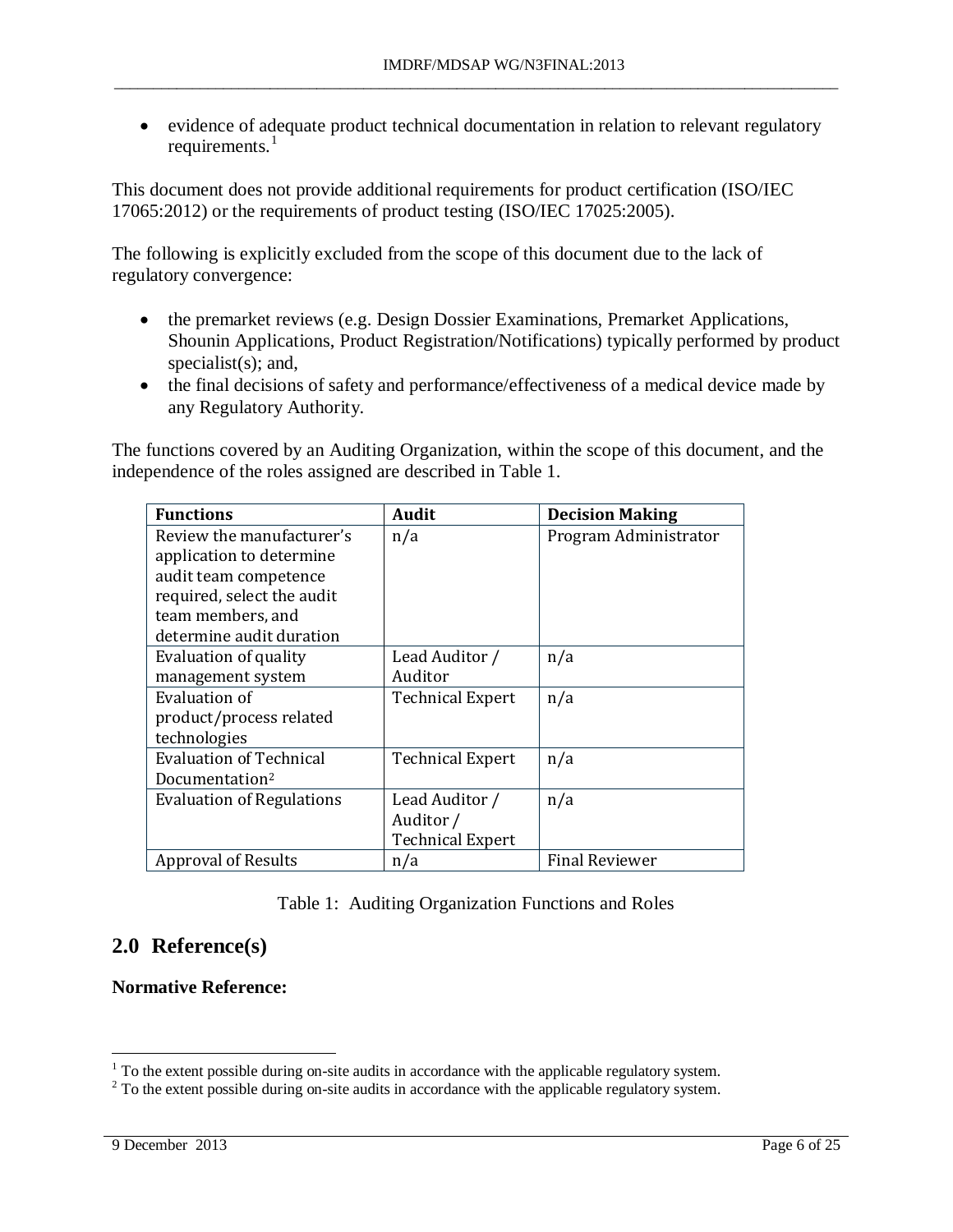- International Organization for Standardization (ISO)/International Electrotechnical Commission (IEC) ISO/IEC 17021:2011 - *Conformity Assessment – Requirements for bodies providing audit and certification of management system.*
- GHTF/SG3/N19:2012 *Quality management system Medical devices Nonconformity Grading System for Regulatory Purposes and Information Exchange*

### **General References:**

- GHTF/SG1/N78:2012 *Principles of Conformity Assessment for Medical Device.*
- GHTF/SG1/N46:2008 *Principles of Conformity Assessment of In Vitro Diagnostic (IVD) Medical Devices.*
- GHTF/SG1/N71:2012 *Definition of the Terms 'Medical Device' and 'In Vitro Diagnostic (IVD) Medical Device.'*
- ISO/IEC 17000:2004*Conformity assessment Vocabulary and general principles*

## <span id="page-6-0"></span>**3.0 Definitions**

- 3.1 *Audit*: A systematic, independent, and documented process for obtaining records, statements of fact or other relevant information and assessing them objectively to determine the extent to which specified requirements are fulfilled. (ISO 17000:2004)
- 3.2 *Auditing Organization*: An organization that audits a medical device manufacturer for conformity with quality management system requirements and other medical device regulatory requirements. Auditing Organizations may be an independent organization or a Regulatory Authority which perform regulatory audits.
- 3.3 *Medical device*: any instrument, apparatus, implement, machine, appliance, implant, reagent for in vitro use, software, material or other similar or related article, intended by the manufacturer to be used, alone or in combination, for human beings, for one or more of the specific medical purpose(s) of:
	- diagnosis, prevention, monitoring, treatment or alleviation of disease,
	- diagnosis, monitoring, treatment, alleviation of, or compensation for, an injury,
	- investigation, replacement, modification, or support of the anatomy, or of a physiological process,
	- supporting or sustaining life,
	- control of conception,
	- disinfection of medical devices,
	- providing information by means of in vitro examination of specimens derived from the human body;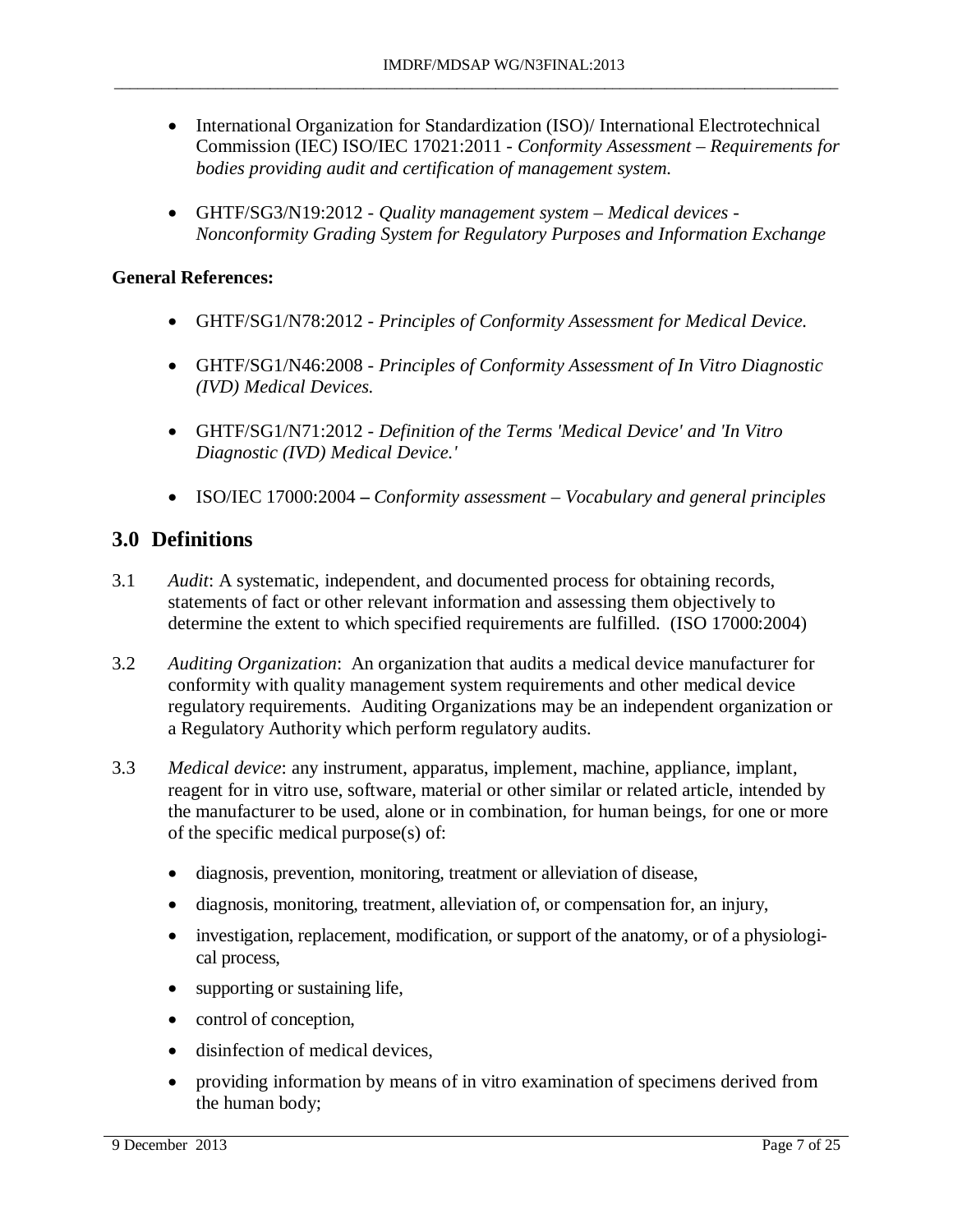and does not achieve its primary intended action by pharmacological, immunological, or metabolic means, in or on the human body, but which may be assisted in its intended function by such means.

\_\_\_\_\_\_\_\_\_\_\_\_\_\_\_\_\_\_\_\_\_\_\_\_\_\_\_\_\_\_\_\_\_\_\_\_\_\_\_\_\_\_\_\_\_\_\_\_\_\_\_\_\_\_\_\_\_\_\_\_\_\_\_\_\_\_\_\_\_\_\_\_\_\_\_\_\_\_\_\_\_\_\_\_\_\_\_\_\_\_\_\_\_

Note: Products which may be considered to be medical devices in some jurisdictions but not in others include:

- disinfection substances,
- aids for persons with disabilities,
- devices incorporating animal and/or human tissues,
- devices for in-vitro fertilization or assisted reproduction technologies.

(GHTF/SG1/N71:2012)

For clarification purposes, in certain regulatory jurisdictions, devices for cosmetic/aesthetic purposes are also considered medical devices.

- 3.4 *Regulatory Authority*: A government body or other entity that exercises a legal right to control the use or sale of medical devices within its jurisdiction, and that may take enforcement action to ensure that medical products marketed within its jurisdiction comply with legal requirements. (GHTF/SG1/N78:2012)
- 3.5 *Technical Documentation*: The documented evidence, normally an output of the quality management system, that demonstrates compliance of a device to the *Essential Principles of Safety and Performance of Medical Devices*. (GHTF/SG1/N78:2012 and GHTF/SG1/N46:2008)

## <span id="page-7-0"></span>**4.0 Principles**

There are no requirements for an Auditing Organization under Section 4 - Principles.

ISO/IEC 17021:2011 states, "*4.1.1 - These principles are the basis for the subsequent specific performance and descriptive requirements in this International Standard. This International Standard does not give specific requirements for all situations that can occur. These principles should be applied as guidance for the decisions that may need to be made for unanticipated situations. Principles are not requirements."* 

## <span id="page-7-1"></span>**5.0 General requirements**

## **5.1 Legal and contractual matters**

Country specific laws and regulations, outside the medical device Regulatory Authority's purview, may be applicable to the manufacturer for certain legal and financial responsibilities.

A legal entity is ineligible to be an Auditing Organization if the entity has been found guilty of an offence against national laws or regulations related to medical devices, or relating to any fraudulent or dishonest practices.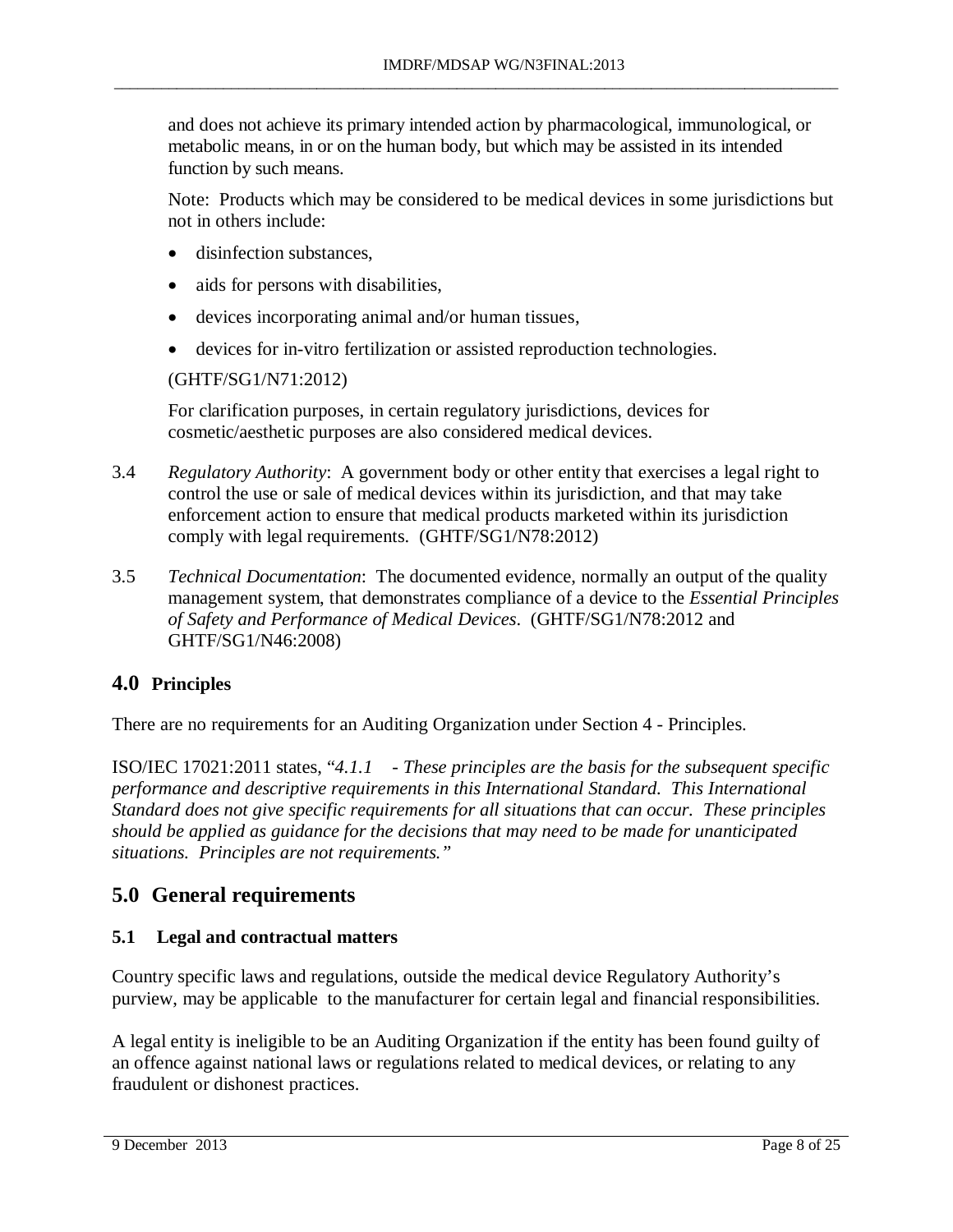### **Exceptions to ISO 17021:2011**

A Regulatory Authority that is undertaking the activities of an Auditing Organization is not required to have a legal contractual arrangement with the medical device manufacturer if the Regulatory Authority performs those activities under their respective legislation.

#### **Specific Requirements for Medical Device Auditing Organizations**

- 5.1.1 An Auditing Organization shall make available to the recognizing Regulatory Authority(s) information about organizational structure, ownership and the legal or natural persons exercising control over the Auditing Organization.
- 5.1.2 If the Auditing Organization is a legal entity that is wholly or partly owned by a larger organization, the Auditing Organization shall clearly document the activities, structure, and governance of that larger organization as well as its relationship with the Auditing Organization.
- 5.1.3 If the Auditing Organization wholly or partly owns other legal entities, the Auditing Organization shall clearly define and document the activities and responsibilities of those other entities, as well as their legal and operational relationships with the Auditing Organization.

In addition, an Auditing Organization that maintains multiple offices that perform some part of the audit process shall ensure that the roles and responsibilities of the Auditing Organization and their other locations are defined and implemented.

- 5.1.4 The Auditing Organization (when not a Regulatory Authority) shall have legally enforceable arrangements with medical device manufacturers allowing personnel from the Regulatory Authority, which authorized their recognition, to observe and assess the Auditing Organization's audits. The agreement shall allow personnel from the Regulatory Authority access to records and documents pertaining to the manufacturer that is relevant to the audit and decision making process upon request.
- 5.1.5 The Auditing Organization (when not a Regulatory Authority) shall have legally enforceable arrangements with medical device manufacturers that will allow Regulatory Authorities to share all documents and records related to medical device audits with other Regulatory Authorities that have formal established confidentiality agreements between governments which covers provisions for protecting proprietary information and trade secret information.

#### **5.2 Management of impartiality**

The requirements of this section in no way preclude exchanges of technical or regulatory information between an Auditing Organization and a manufacturer.

## **Specific Requirements for Medical Device Auditing Organizations**

5.2.1 The Auditing Organization shall be an entity that is independent of the manufacturer of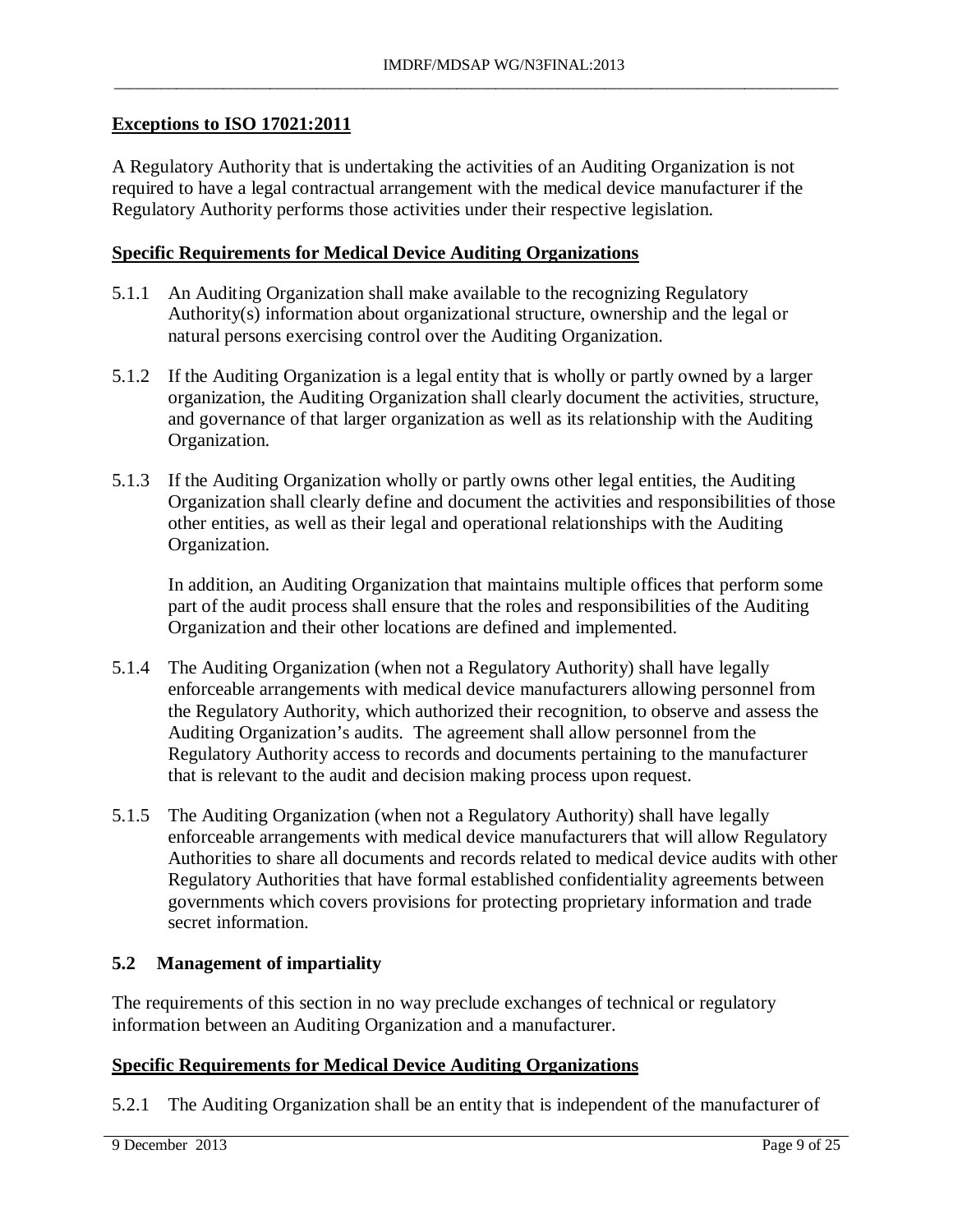the medical device in relation to which it performs audits. The Auditing Organization shall also be independent of any other economic operator having an interest in the product as well as of any competitor of the manufacturer. (Economic operator can be such entities as distributors, authorized representative or importer)

\_\_\_\_\_\_\_\_\_\_\_\_\_\_\_\_\_\_\_\_\_\_\_\_\_\_\_\_\_\_\_\_\_\_\_\_\_\_\_\_\_\_\_\_\_\_\_\_\_\_\_\_\_\_\_\_\_\_\_\_\_\_\_\_\_\_\_\_\_\_\_\_\_\_\_\_\_\_\_\_\_\_\_\_\_\_\_\_\_\_\_\_\_

- 5.2.2 The Auditing Organization shall have documented and implemented a structure and procedures for safeguarding and promoting independence, objectivity, and impartiality throughout its organization, personnel, and audits. These procedures shall effectively identify, investigate, and resolve any case in which a conflict of interests may arise. The Auditing Organization shall document any investigation, outcome, and resolution.
- 5.2.3 The Auditing Organization, its top-level management and the personnel, including their spouses or children, responsible for carrying out the audits shall not:
	- be the designer, manufacturer, supplier, installer, distributor, importer, purchaser, owner, user, or maintainer/servicer of the medical devices which they assess, nor the authorized representative of any of those parties. This shall not preclude the use of assessed medical devices that are necessary for the operations of the Auditing Organization (e.g. measuring equipment) or the use of such medical devices for personal purposes;
	- be involved in the design, manufacture or construction, the marketing, installation, use or maintenance/servicing of those medical devices, or represent the parties engaged in those activities. They shall not engage in any activity that may conflict with their independence of judgment or integrity in relation to audits;
	- offer or provide any service which may undermine the confidence in their independence, impartiality, or objectivity. In particular, they shall not offer or provide consultancy services to the manufacturer, his authorized representative, a supplier, or a commercial competitor, as regards to the design, manufacture or construction, marketing, installation, use or maintenance/servicing of the medical device or processes subject to audit; and,
	- use the services of any organization or individual that has provided consultancy services to the manufacturer, his authorized representative or a supplier being audited by the Auditing Organization, related to the QMS or items in the previous indent, within a period of three years since the last consultancy services were rendered.
	- Note: This does not preclude general training activities relating to medical device regulations, general QMS training, or related standards that are not manufacturer specific. This also does not preclude Regulatory Authorities that are also Auditing Organizations from advising manufacturers on regulatory submissions (e.g. preclinical investigation meetings).
- 5.2.4 The Auditing Organization shall document any involvement in consultancy services in the field of medical devices undertaken by personnel prior to taking up employment with the Auditing Organization at the time of employment. The Auditing Organization shall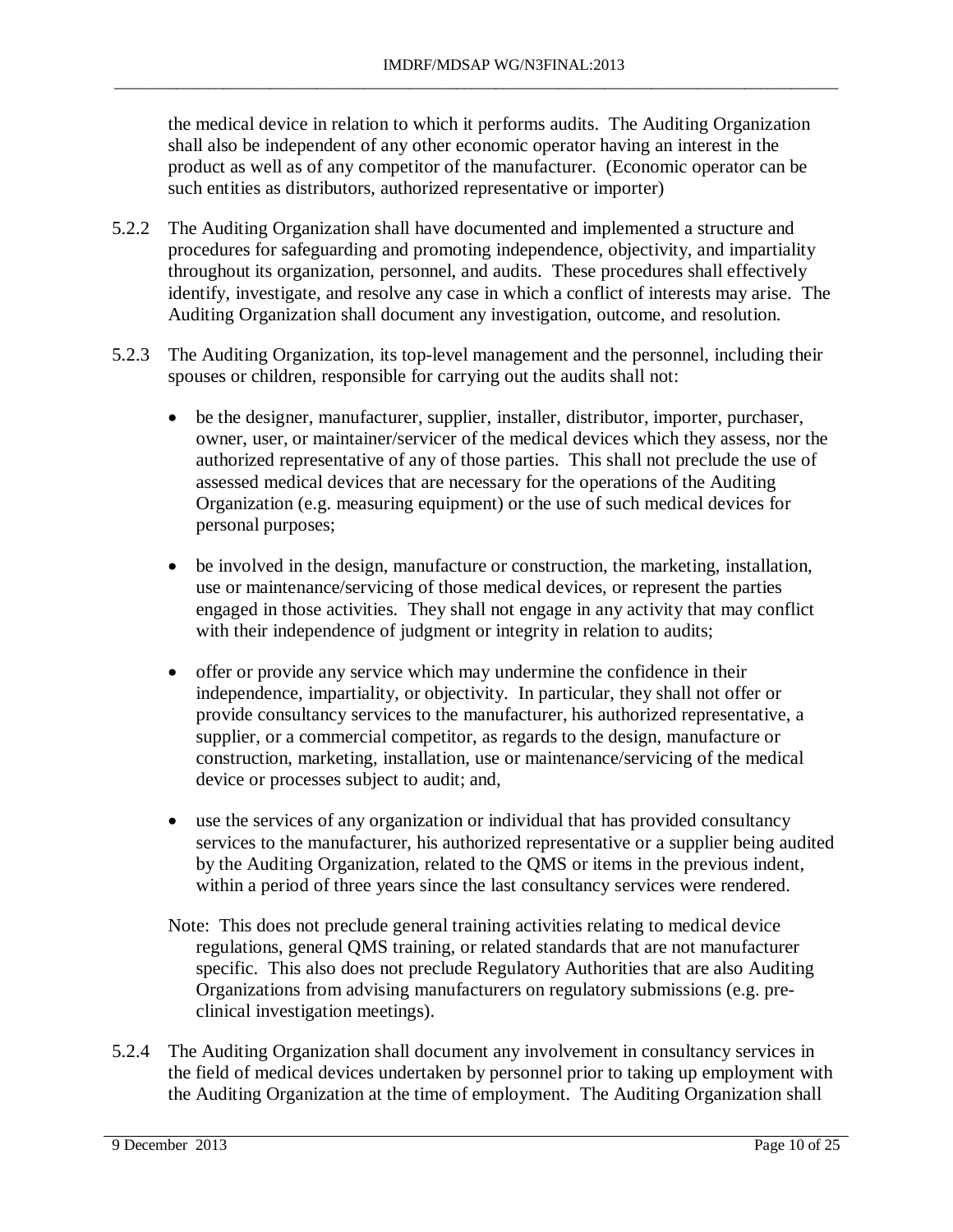monitor and resolve any potential conflicts of interest according to criteria set out in this document.

- 5.2.5 If an Auditing Organization's top-level management or the personnel responsible for carrying out audits were former employees of a medical device manufacturer or provided consultancy services in the field of medical devices for a specific manufacturer prior to taking up employment with the Auditing Organization, such personnel shall not be assigned to activities for that specific manufacturer or companies belonging to the same organization for a period of three years.
- 5.2.6 The Auditing Organization shall not advertise, commit to, guarantee, or imply the outcome of the audits by the Auditing Organization on the basis of financial or other inducements.
- 5.2.7 The Auditing Organization shall ensure and document that the activities of its subsidiaries or subcontractors, or of any associated body, do not affect the independence, impartiality, or objectivity of its audits.
- 5.2.8 To enhance the commitment to impartiality and the appearance of impartiality, an auditor may not be the lead auditor for more than three consecutive audits for the same manufacturer's site, although the auditor may be a member of an auditing team for the site.

Note: The Auditing Organization will make every effort to change the composition of the audit team for a site over time to strengthen the perception of impartiality.

- 5.2.9 The Auditing Organization shall require all personnel to formally commit themselves by a signature, or equivalent, to comply with the Auditing Organization's rules relating to confidentiality and independence from commercial and other interests, and any existing or prior association with any manufacturer audited by the Auditing Organization.
- 5.2.10 If the Auditing Organization is a legal entity that is wholly or partly owned by a larger organization, the requirements for impartiality in this document are applicable to both the Auditing Organization and the organization to which it belongs.

## **5.3 Liability and financing**

## **Specific Requirements for Medical Device Auditing Organizations**

5.3.1 The Auditing Organization shall take out liability insurance unless the government, in accordance with national law, covers liability, or the Regulatory Authority itself is directly responsible for the audits.

The justification for the scope and overall financial value of liability insurance shall be documented and include consideration of the level and geographic scope of activities of the Auditing Organization and the risk profile of the devices being assessed by the Auditing Organization.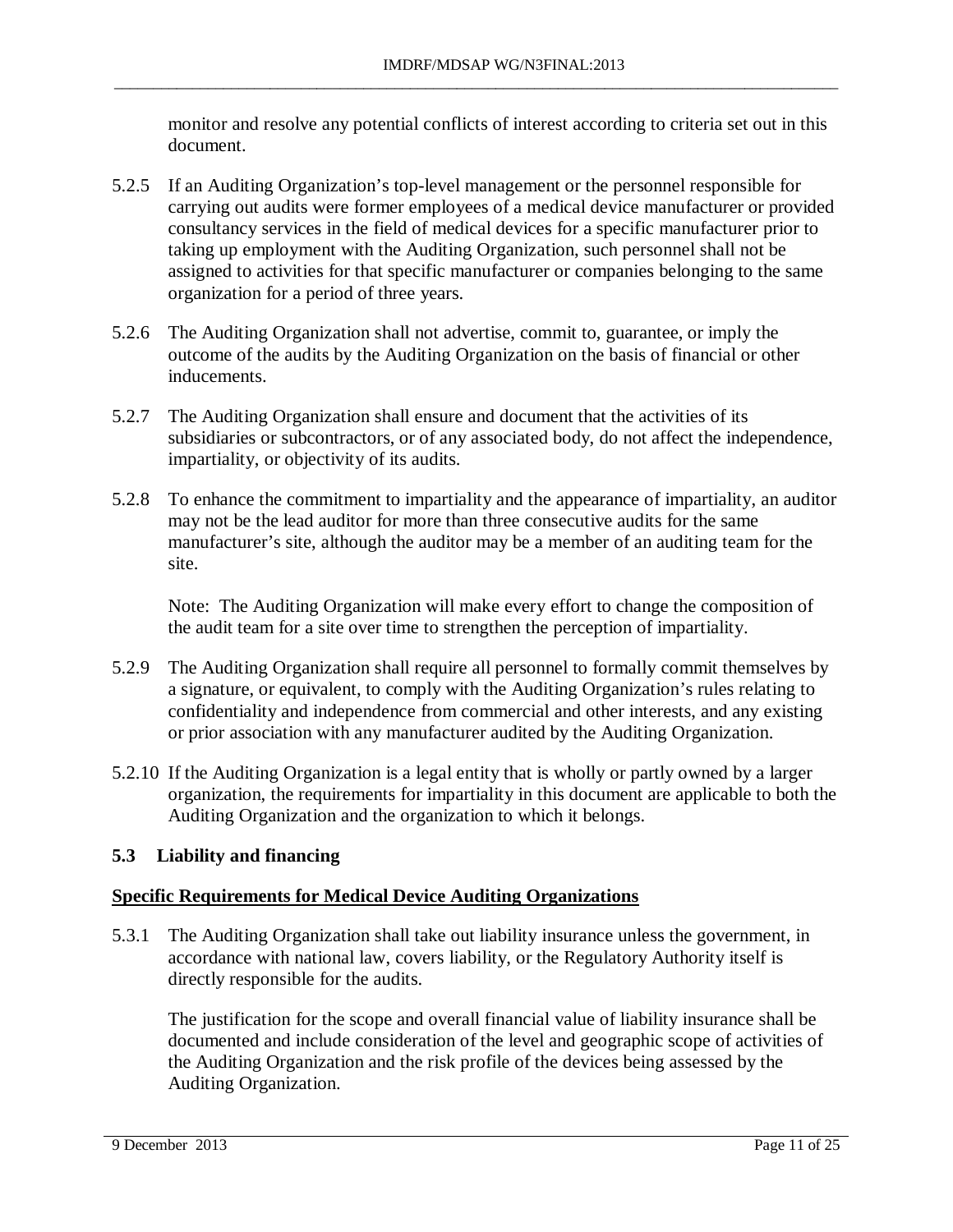5.3.2 The Auditing Organization shall have at its disposal the financial resources required to conduct its audits and related business operations.

\_\_\_\_\_\_\_\_\_\_\_\_\_\_\_\_\_\_\_\_\_\_\_\_\_\_\_\_\_\_\_\_\_\_\_\_\_\_\_\_\_\_\_\_\_\_\_\_\_\_\_\_\_\_\_\_\_\_\_\_\_\_\_\_\_\_\_\_\_\_\_\_\_\_\_\_\_\_\_\_\_\_\_\_\_\_\_\_\_\_\_\_\_

## <span id="page-11-0"></span>**6.0 Structural requirements**

#### **6.1 Organizational structure and top management**

#### **Specific Requirements for Medical Device Auditing Organizations**

- 6.1.1 The Auditing Organization shall ensure that its personnel are current in practices and knowledge in relation to medical device technologies and regulatory requirements for conducting audits of medical device manufacturers.
- 6.1.2 The Auditing Organization shall have the organizational capacity to include management, administrative support, and infrastructure to undertake all contracted activities.
- 6.1.3 The Auditing Organization shall participate in any regulatory coordination group established for the purpose of keeping the Auditing Organization's personnel current on medical device legislation, guidance documents, standards, and best practice documents adopted in the applicable regulatory systems.
- 6.1.4 The Auditing Organization shall consider and adopt prescribed guidance and best practice documents, unless deviation from them is duly justified.
- 6.1.5 The Auditing Organization shall prescribe and adopt a code of conduct for Auditing Organizations in the field of medical devices. The code of conduct shall provide a mechanism for monitoring and verification of its implementation. Violations to the code of conduct must be investigated and appropriate action taken. (See 7.1.5)
- 6.1.6 The Auditing Organization shall document roles, responsibilities, and lines of reporting for all personnel, including subcontractors, involved or potentially involved in medical device audits and decision processes.
- 6.1.7 The Auditing Organization shall have documented processes and procedures to ensure that personnel in the Auditing Organization do not review and approve their own work. Prior to a final decision, the auditor's work will be reviewed and approved by a person independent of the audit team.

#### **6.2 Committee for safeguarding impartiality**

Auditing Organizations that are Regulatory Authorities will not be required to adhere to ISO IEC 17021:2011 clause 6.2 with regards to a separate committee for impartiality but will satisfy the intent of clause 6.2 within existing mechanisms (e.g. government auditors, ombudsman, etc.) for the oversight of Regulatory Authorities.

#### **Specific Requirements for Medical Device Auditing Organizations**

6.2.1 The committee for safeguarding impartiality shall have access to individual(s) who have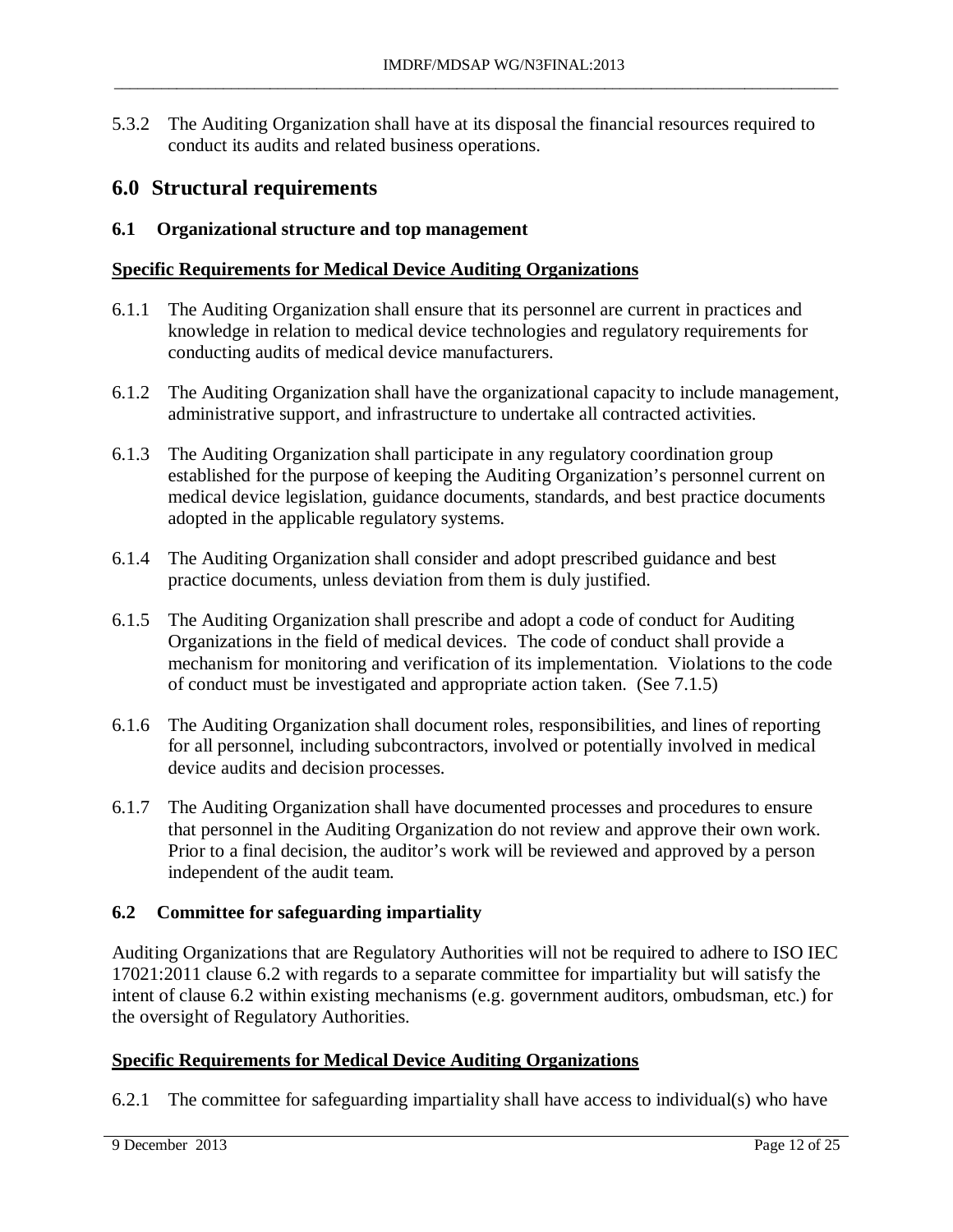experience and knowledge related to medical devices in order to obtain independent expert opinions.

\_\_\_\_\_\_\_\_\_\_\_\_\_\_\_\_\_\_\_\_\_\_\_\_\_\_\_\_\_\_\_\_\_\_\_\_\_\_\_\_\_\_\_\_\_\_\_\_\_\_\_\_\_\_\_\_\_\_\_\_\_\_\_\_\_\_\_\_\_\_\_\_\_\_\_\_\_\_\_\_\_\_\_\_\_\_\_\_\_\_\_\_\_

## <span id="page-12-0"></span>**7.0 Resource requirements**

### **7.1 Competence of management and personnel**

- 7.1.1 An Auditing Organization shall comply with the specific requirements for the competence and maintenance of competence that can be found in the IMDRF MDSAP WG N4 **-** "Competence and Training Requirements for Auditing Organizations,"
- 7.1.2 An Auditing Organization shall have access to the necessary administrative, technical, and scientific personnel with technical knowledge and sufficient and appropriate experience relating to medical devices and the corresponding technologies.
- 7.1.3 The management of the Auditing Organization shall have appropriate knowledge and processes to: set up and operate a system for the selection of the auditing personnel, the verification of their competence, the assignment of their tasks, their initial and ongoing training, and, their instruction and monitoring to ensure that personnel who administer and perform the audits are competent to fulfill the tasks required of them.
- 7.1.4 The Auditing Organization shall identify at least one individual within its senior management having overall responsibility for all medical device audits, within the scope of this document.
- 7.1.5 An Auditing Organization shall be capable of carrying out all the tasks assigned to it with the highest degree of professional integrity and the requisite technical competence in the specific field, whether those tasks are carried out by the Auditing Organization itself or on its behalf and under its responsibility.
- 7.1.6 Auditing Organizations are to ensure that auditors and other personnel involved in regulatory audits understand the importance of a code of conduct in maintaining integrity. Auditing Organizations are to keep signed statements of adherence to a code of conduct for personnel involved in regulatory audits. The signed statement shall attest to at least the following elements included in the Auditing Organization's code of conduct:
	- 1. To act in a professional and ethical manner at all times.
	- 2. To faithfully represent the interests of the recognizing Regulatory Authority(s).
	- 3. Not to act in any way prejudicial to the interests or reputation of the recognizing Regulatory Authority(s).
	- 4. Not to act in any way prejudicial to the integrity or objectives of the recognizing Regulatory Authority(s).
	- 5. To disclose any relationship, or financial interest, past or present, that may create a conflict of interest, or the appearance of a conflict of interest, and to notify management of any new conflicts of interest or potential conflicts of interest as soon as the case may arise.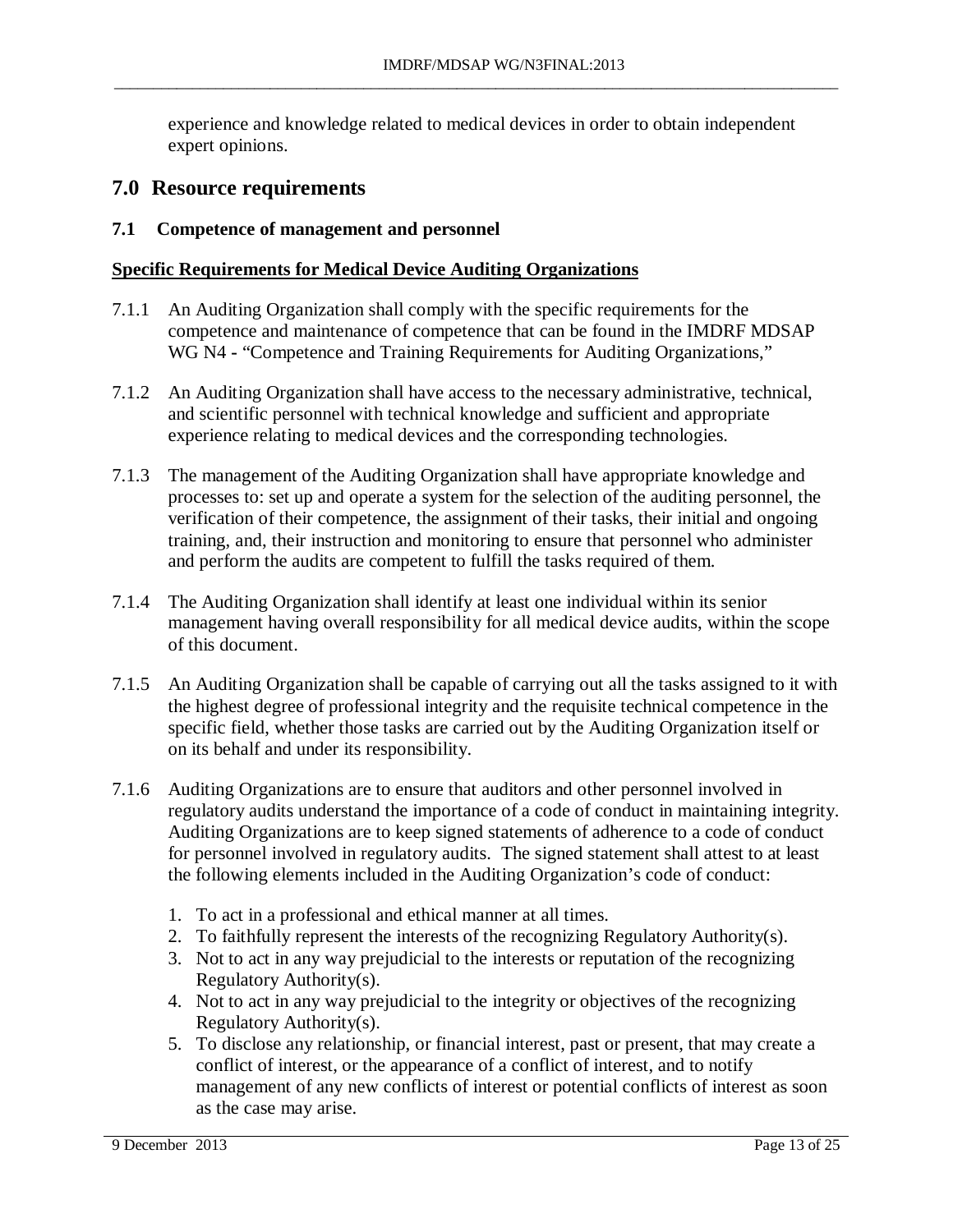6. Not to participate in any activity or relationship that may impair, or may appear to impair, one's objectivity, impartiality, or professional judgment.

\_\_\_\_\_\_\_\_\_\_\_\_\_\_\_\_\_\_\_\_\_\_\_\_\_\_\_\_\_\_\_\_\_\_\_\_\_\_\_\_\_\_\_\_\_\_\_\_\_\_\_\_\_\_\_\_\_\_\_\_\_\_\_\_\_\_\_\_\_\_\_\_\_\_\_\_\_\_\_\_\_\_\_\_\_\_\_\_\_\_\_\_\_

- 7. Not to accept any inducement, gift, commission, discount or any other benefit not available to the general public from medical device manufacturers, their agents, their representatives, or economic operators.
- 8. To record and report truthfully and accurately audit evidence in an impartial and unbiased way.
- 9. To record and report truthfully and accurately any material facts that may affect the reliability of audits.
- 10. Not to provide any consulting services to audited manufacturers.
- 11. Not to disclose, verbally or written, any information obtained in the course of audits to any third party, not including the recognizing Regulatory Authority(s), unless authorized in writing or required by law.
- 12. Not to use information obtained in the course of audits for any personal gain.
- 13. Not to undertake any audits for which one does not possess the required skills, knowledge or experience, formal designation or responsibility.
- 14. Not to undertake any audits in a language where one is not proficient without the support of a translator and/or interpreter.
- 15. To continually improve one's proficiency, effectiveness, and quality of work.
- 16. To disclose to management, without delay, any breach of this statement by oneself or a colleague and to cooperate fully in the investigation of such a breach.

### **7.2 Personnel involved in the auditing activities**

#### **Specific Requirements for Medical Device Auditing Organizations**

- 7.2.1 The personnel responsible for identifying competence requirements for the auditor to perform specific audits, and the personnel responsible for final review and decisionmaking on conformity to quality management system requirements, shall be employees of the Auditing Organization and shall have proven knowledge and experience in the following:
	- the medical devices legislation, relevant guidance documents and standards adopted in the applicable regulatory system;
	- the types of qualifications, experience and expertise relevant to medical device audits;
	- a broad base of medical device technologies, the medical device industry and the design and manufacture of medical devices;
	- the Auditing Organization's quality management system, related procedures and the required qualification criteria; and,
	- the training requirements for personnel involved in medical device audits.

## **7.3 Use of individual external auditors and external technical experts**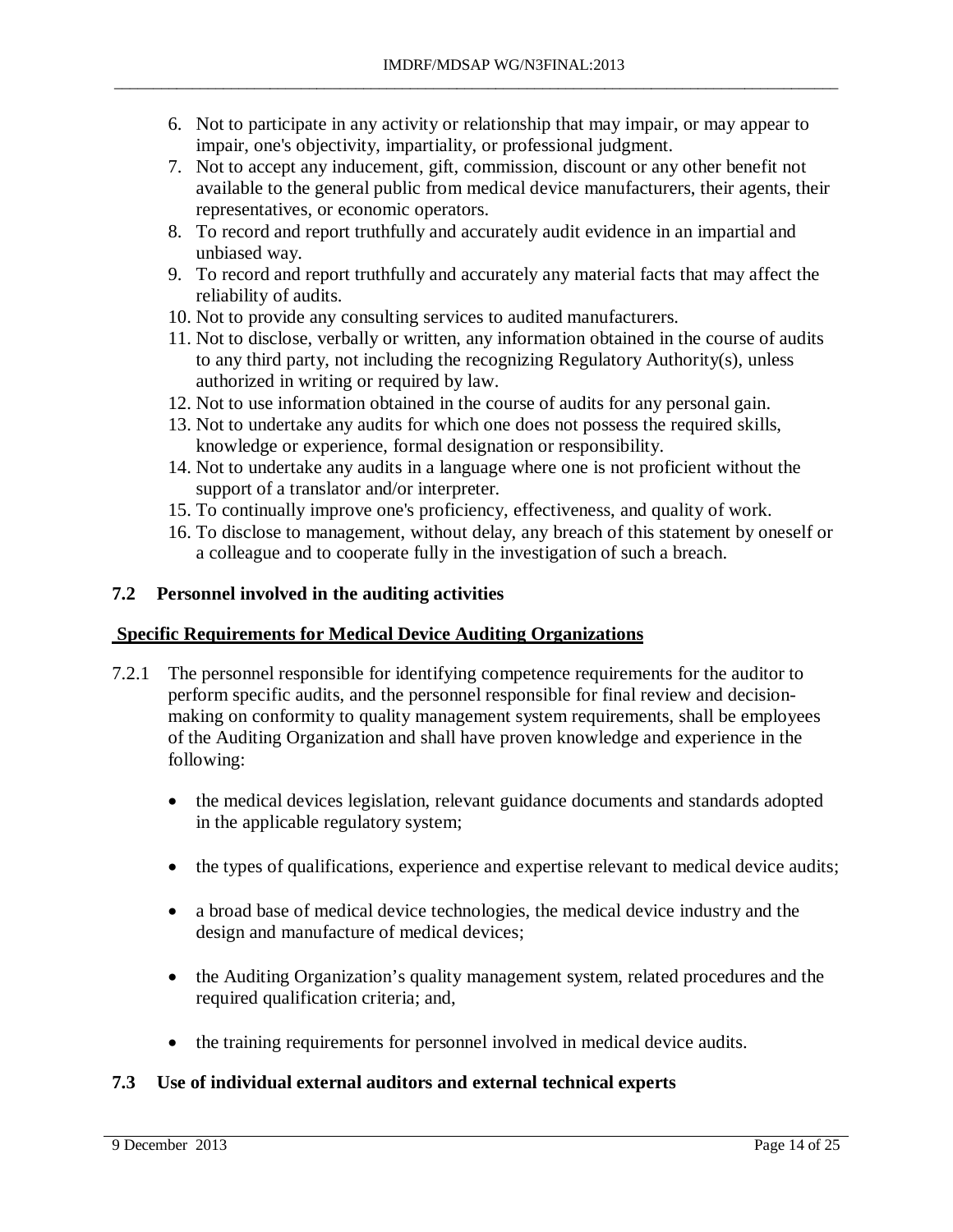### **Specific Requirements for Medical Device Auditing Organizations**

7.3.1 An external auditor or external technical expert is not to be responsible for identifying competence requirements for the auditor or technical expert to perform specific activities, and is not to be responsible for final review and decision-making on conformity to regulatory requirements.

\_\_\_\_\_\_\_\_\_\_\_\_\_\_\_\_\_\_\_\_\_\_\_\_\_\_\_\_\_\_\_\_\_\_\_\_\_\_\_\_\_\_\_\_\_\_\_\_\_\_\_\_\_\_\_\_\_\_\_\_\_\_\_\_\_\_\_\_\_\_\_\_\_\_\_\_\_\_\_\_\_\_\_\_\_\_\_\_\_\_\_\_\_

- 7.3.2 Where an Auditing Organization uses external technical experts in the context of the audit, the Auditing Organization shall have adequate competence in such product areas, to verify the appropriateness and validity of objective evidence provided by the external expert in order for the Auditing Organization to make the final review and decision on conformity to regulatory requirements.
- 7.3.3 The Auditing Organization shall document all arrangements with external auditors and external technical experts and provide that information to the recognizing Regulatory Authority(s) on request. The Auditing Organization shall ensure that all external auditors and external technical experts allow the recognizing Regulatory Authority(s) to assess or witness the activities conducted for the Auditing Organization.
- 7.3.4 It is the Auditing Organization's responsibility to ensure that any external auditors and external technical experts are directly assessed by the Auditing Organization to ensure consistency with the IMDRF MDSAP WG N3 and N4 requirements.

#### **7.4 Personnel records**

#### **Specific Requirements for Medical Device Auditing Organizations**

- 7.4.1 In addition to the records required under IMDRF MDSAP WG N4, the Auditing Organization shall establish and maintain individual auditor personnel records:
	- that document the auditor's assigned roles; and,
	- that documents the evidence that the relevant qualifications, training, knowledge, or experience of the individual auditor satisfies the competence requirements for assigned roles.

These personnel records shall be updated when roles are assigned. Documentation of the activities actually performed (audit log) required in IMDRF MDAP WG N4 shall be updated at a minimum annually.

#### **7.5 Outsourcing**

For the purposes of this clause an external organization is one that is not subject to the Auditing Organization's quality management system.

#### **Specific Requirements for Medical Device Auditing Organizations**

7.5.1 Where an Auditing Organization uses an external organization for auditing or for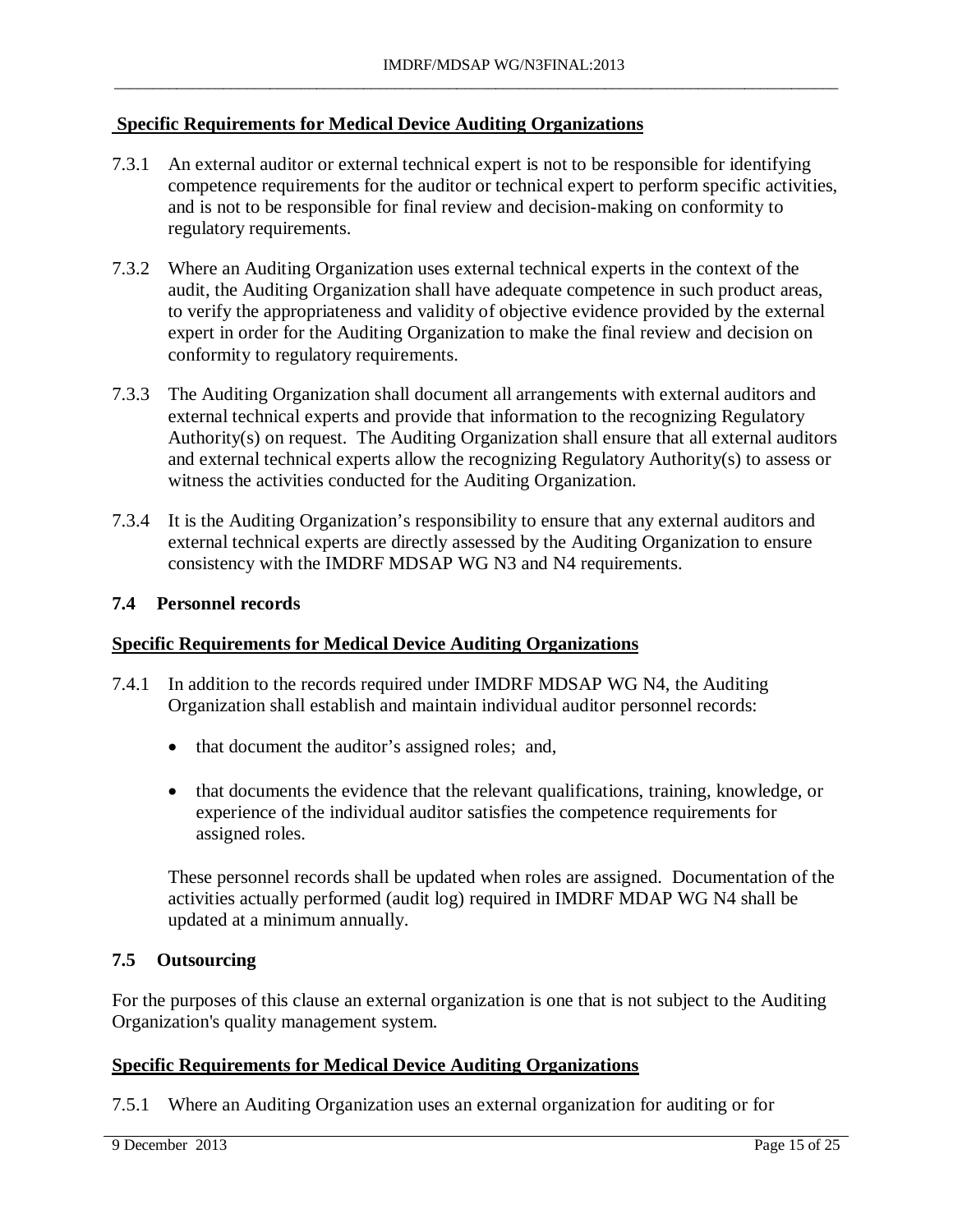technical expertise, the Auditing Organization shall be responsible for identifying competence requirements for any auditor or technical expert supplied to perform specific activities, and the final review and decision-making on the conformity to regulatory requirements.

- 7.5.2 Where an Auditing Organization uses an external organization for auditing or for technical expertise, the Auditing Organization shall have adequate competence in such product areas to verify the appropriateness and validity of objective evidence provided by the external organization, to make the final review and decision on conformity to regulatory requirements.
- 7.5.3 The Auditing Organization shall document all arrangements with external organizations and provide that information to the recognizing Regulatory Authority(s) on request. The Auditing Organization shall ensure that the external organizations allow the recognizing Regulatory Authority(s) to assess or witness activities outsourced by the Auditing Organization.
- 7.5.4 It is the Auditing Organization's responsibility to ensure that all individuals utilized by an external organization that are involved in a regulatory audit are directly assessed by the Auditing Organization to ensure consistency with the IMDRF MDSAP WG N3 and N4 requirements.

## <span id="page-15-0"></span>**8.0 Information requirements**

#### **8.1 Publicly accessible information**

#### **Specific Requirements for Medical Device Auditing Organizations**

No specific requirements

### **8.2 Certification documents**

#### **Specific Requirements for Medical Device Auditing Organizations**

- 8.2.1 When an Auditing Organization issues certificates and reports, the certificates and reports shall meet the Regulatory Authority requirements for certificates and reports.
- 8.2.2 When an Auditing Organization issues reports and certificates, intended for use by a specific Regulatory Authority, the reports and certificates shall accurately document the scope of the audits, audit criteria and the scope of the certifications, including which Regulatory Authority requirements have been assessed. The Auditing Organization shall not exclude any processes, products, or services from the audit scope or the scope of the certificate, unless the regulations administered by the recognizing Regulatory Authority(s) permit the exclusion.

#### **8.3 Directory of certified Manufacturers**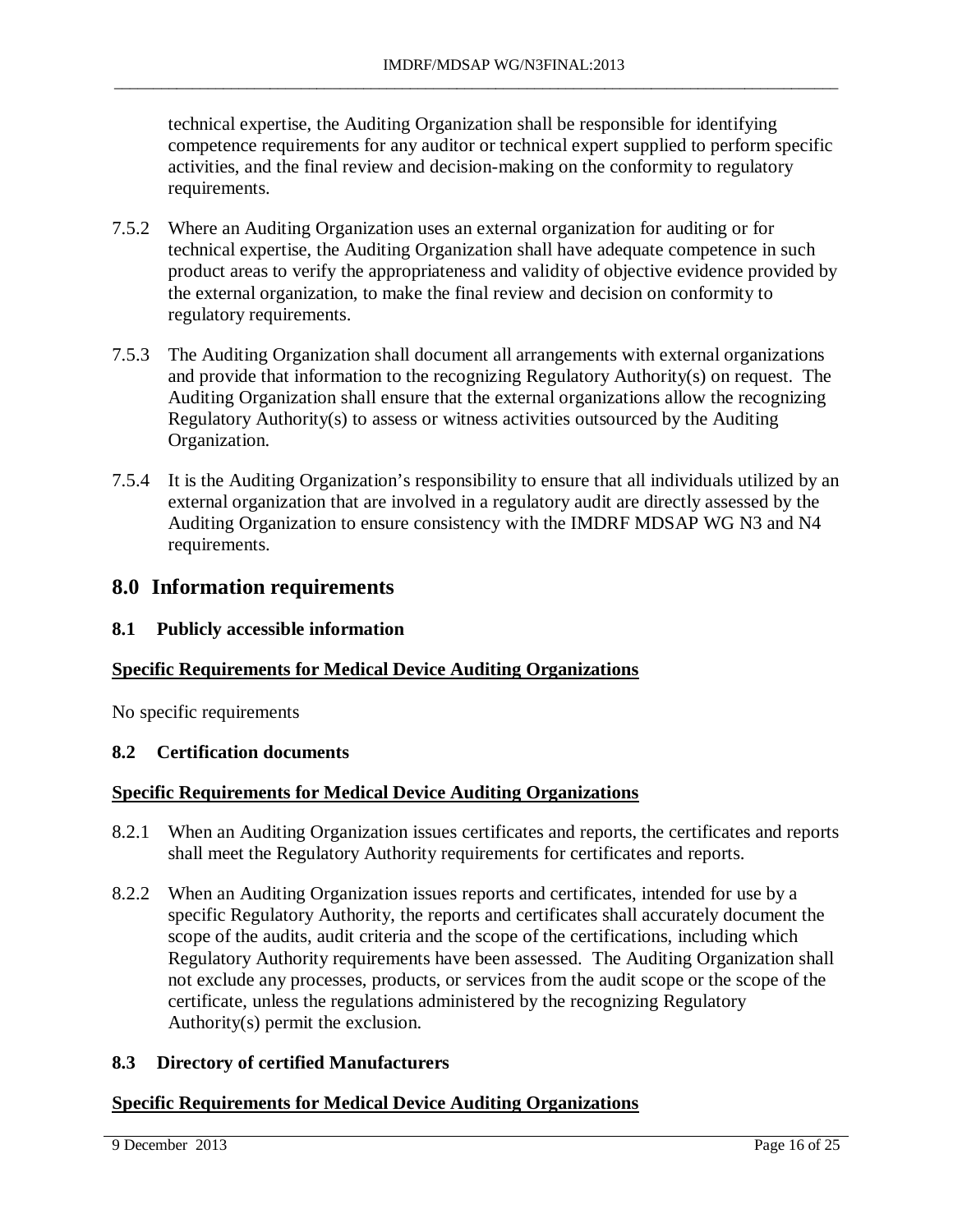8.3.1 Where appropriate, the Auditing Organization must comply with specified Regulatory Authority requirements for the method of making information on the certified manufacturers publically accessible.

\_\_\_\_\_\_\_\_\_\_\_\_\_\_\_\_\_\_\_\_\_\_\_\_\_\_\_\_\_\_\_\_\_\_\_\_\_\_\_\_\_\_\_\_\_\_\_\_\_\_\_\_\_\_\_\_\_\_\_\_\_\_\_\_\_\_\_\_\_\_\_\_\_\_\_\_\_\_\_\_\_\_\_\_\_\_\_\_\_\_\_\_\_

#### **8.4 Reference to certification and use of marks**

No additional requirements

#### **8.5 Confidentiality**

#### **Specific Requirements for Medical Device Auditing Organizations**

- 8.5.1 The Auditing Organization shall have documented procedures in place to ensure the confidentiality of information which comes into its possession during the performance of the audits. Except when disclosure is required by law, the procedure shall apply to its personnel, committees, subsidiaries, external auditors, external technical experts, or outsourced organizations.
- 8.5.2 Except in relation to information which may be requested by a Regulatory Authority, the personnel of an Auditing Organization and any external auditors, external technical experts, or outsourced organizations, shall observe professional secrecy with regard to information obtained in carrying out their tasks with respect to audits.

#### **8.6 Information exchange between the Auditing Organization and manufacturers**

No specific requirements

#### **8.7 Information exchange between the Auditing Organization (when not a Regulatory Authority) and recognizing Regulatory Authority(s)**

- 8.7.1 The Auditing Organization shall designate a function within its organization for timely exchange of information with recognizing Regulatory Authority(s) or to respond to enquiries from recognizing Regulatory Authority(s). The Auditing Organization shall fulfill this function at all times.
- 8.7.2 The Auditing Organization shall report to the recognizing Regulatory Authority(s) that performed its initial recognition when it becomes aware of any fraudulent activities or counterfeit products. The Auditing Organization is not responsible for establishing objective evidence but must report such activities or products in writing within 5 working days from the date of discovery.
- 8.7.3 The Auditing Organization shall provide information to the recognizing Regulatory Authority(s) about the audits and decision on conformity to quality management system requirements.
- 8.7.4 The Auditing Organization shall notify the recognizing Regulatory Authority(s) in writing within 5 working days from the date of a decision to refuse, suspend, reinstate, restrict, or withdraw a certificate. The notification shall include a rationale for such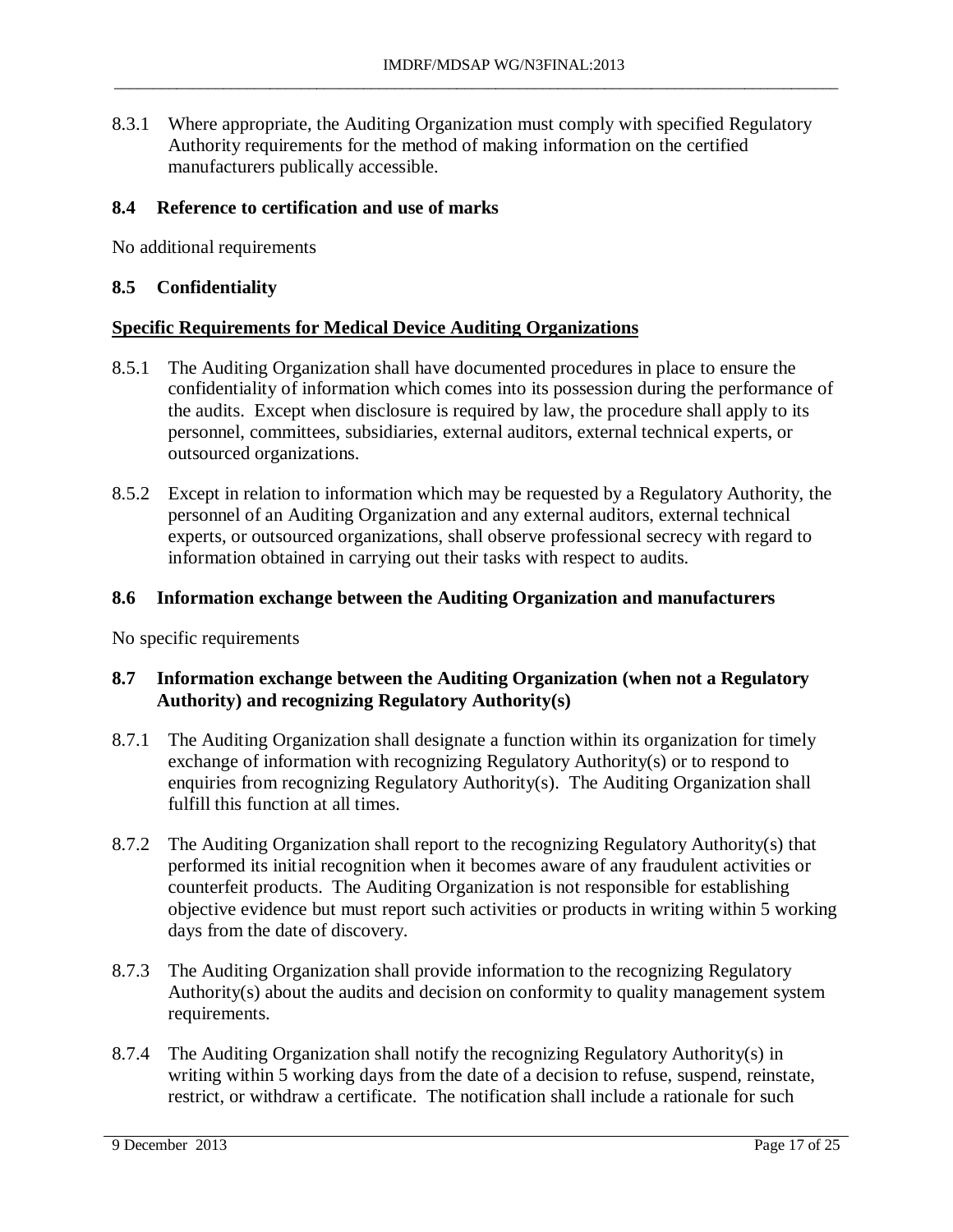action.

- 8.7.5 The Auditing Organization shall notify the recognizing Regulatory Authority(s) in writing within 5 working days, of significant changes relevant to its recognition, in any aspect of its status or operations relating to:
	- its legal, commercial, organizational or ownership status;
	- the organizational structure, top management or key personnel;
	- main policies;
	- resources, premises and critical location;
	- scope of recognition as an Auditing Organization; and,
	- other such matters that may affect the abilities of the Auditing Organization to fulfill the requirements for recognition.

#### **8.8 Information exchange between Auditing Organizations**

8.8.1 When an Auditing Organization ends it relationship with a particular manufacturer, or manufacturing site(s), the Auditing Organization, upon request and with consent of the manufacturer, shall make available to the next Auditing Organization a copy of all the audit reports from the current certification cycle and a valid certificate of that manufacturer or relevant to the manufacturing site(s).

## <span id="page-17-0"></span>**9.0 Process requirements**

#### **9.1 General requirements**

#### **Exceptions to ISO 17021:2011**

Medical device manufacturers will not be afforded the opportunity to object to the composition of the audit team as described in ISO/IEC 17021:2011 clause 9.1.7. Manufacturers may utilize the appeals process to notify the Auditing Organization of any concerns related to the audit team composition.

#### **Specific Requirements for Medical Device Auditing Organizations**

9.1.1 The Auditing Organization shall document procedures covering at least:

- the request for audits by a manufacturer;
- the processing of such request, including the verification of the completeness of the documentation, the qualification of the product as a medical device and its classification;
- the language of the request, of the correspondence and of the documentation to be submitted;
- where appropriate, the terms of the agreement with the manufacturer or authorized representative;
- where appropriate, any fees to be charged for audits;
- the planning, performance, and reporting of initial, surveillance, and re-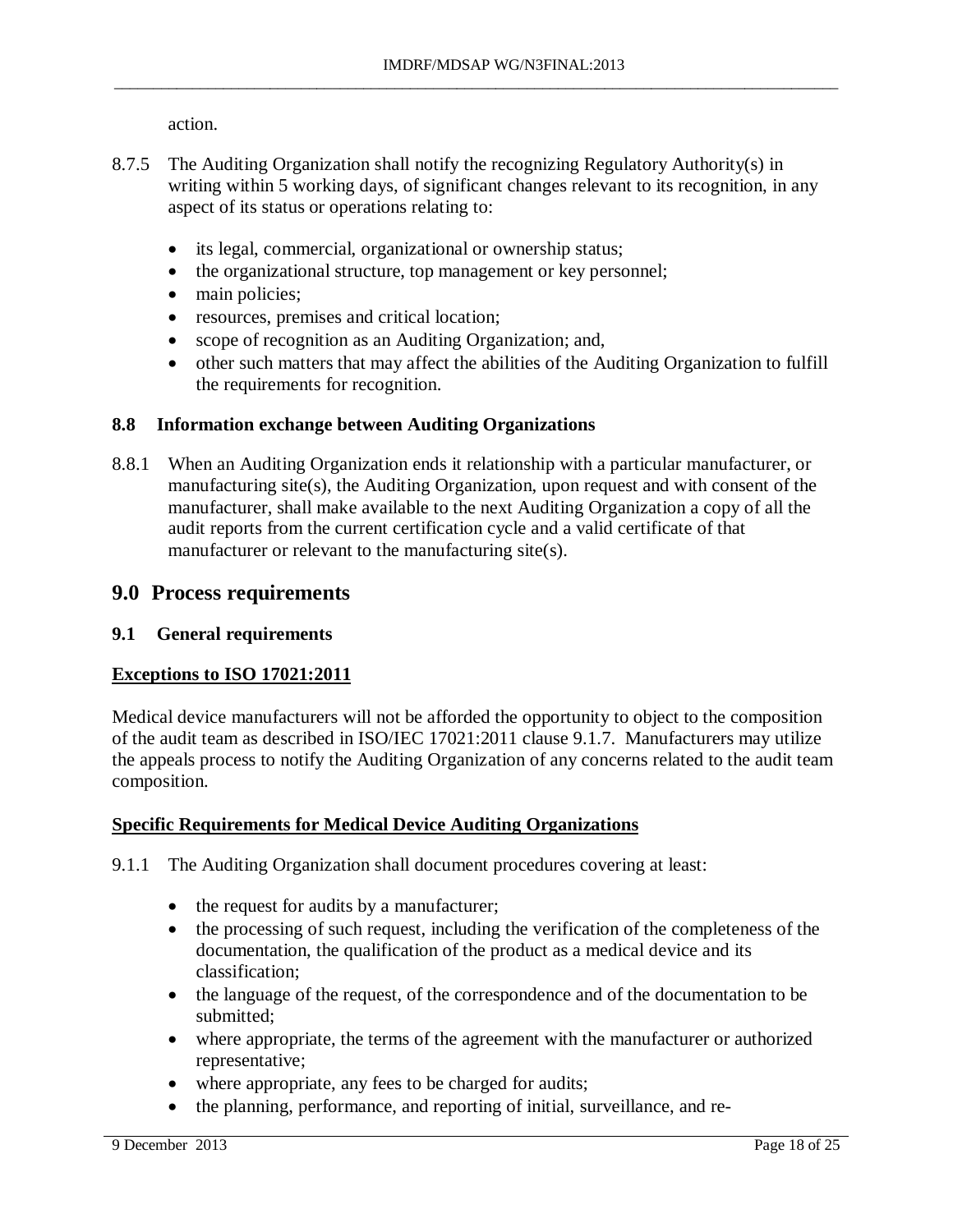audit/recertification audits;

• the process by which the Auditing Organization determines which sites of the manufacturer or their supplier(s) will be audited;

\_\_\_\_\_\_\_\_\_\_\_\_\_\_\_\_\_\_\_\_\_\_\_\_\_\_\_\_\_\_\_\_\_\_\_\_\_\_\_\_\_\_\_\_\_\_\_\_\_\_\_\_\_\_\_\_\_\_\_\_\_\_\_\_\_\_\_\_\_\_\_\_\_\_\_\_\_\_\_\_\_\_\_\_\_\_\_\_\_\_\_\_\_

- the assignment of auditors to a specific activity based on the auditor's competence to perform the audit;
- the decision-making process on the conformity of the quality management system, including, where appropriate, the decision about issue, refusal, suspension, reinstatement, restriction, modification, or withdrawal of certificates as well as possible conditions or limitations to certificate validity;
- the assessment of specified changes to be submitted for prior approval;
- the follow-up of corrections and corrective actions for nonconformities identified during audits; and,
- where appropriate, the renewal of any certificates.
- 9.1.2 Auditing organizations shall utilize the Global Harmonization Task Force document, GHTF/SG3/N19:2012, "Quality management system – Medical devices - Nonconformity Grading System for Regulatory Purposes and Information Exchange" to grade any nonconformity that may result from a regulatory audit.
- 9.1.3 Audit reports written by Auditing Organizations shall not contain "Opportunities for Improvement" as this gives the appearance of consulting and may appear to be a conflict of interest. Audit findings shall only document conformity or nonconformity based on objective evidence, or observations. The audit report may document situations which appear to be non-conforming, but where insufficient audit evidence was collected or observed.

## **9.2 Initial audit**

- 9.2.1 The Auditing Organization shall gather information relating to the name and location of the manufacturer's critical suppliers of products and services as defined by the manufacturer risk management program.
- 9.2.2 The Auditing Organization shall audit all sites that will be recorded on the certificate. Any sites which are relevant to the manufacturer's quality management system but audited off-site, should not be recorded on the certificate.
- 9.2.3 The Auditing Organization shall determine how best to accomplish tasks of Stage 1 and Stage 2 with regards to off-site record review and on-site verifications. The Auditing Organization may combine elements of Stage 1 and Stage 2 to allow for a single on-site visit to the manufacturer.
- 9.2.4 Stage 2 audit objectives shall specifically include evaluation of:
	- the effectiveness of the manufacturer's QMS incorporating the applicable regulatory requirements;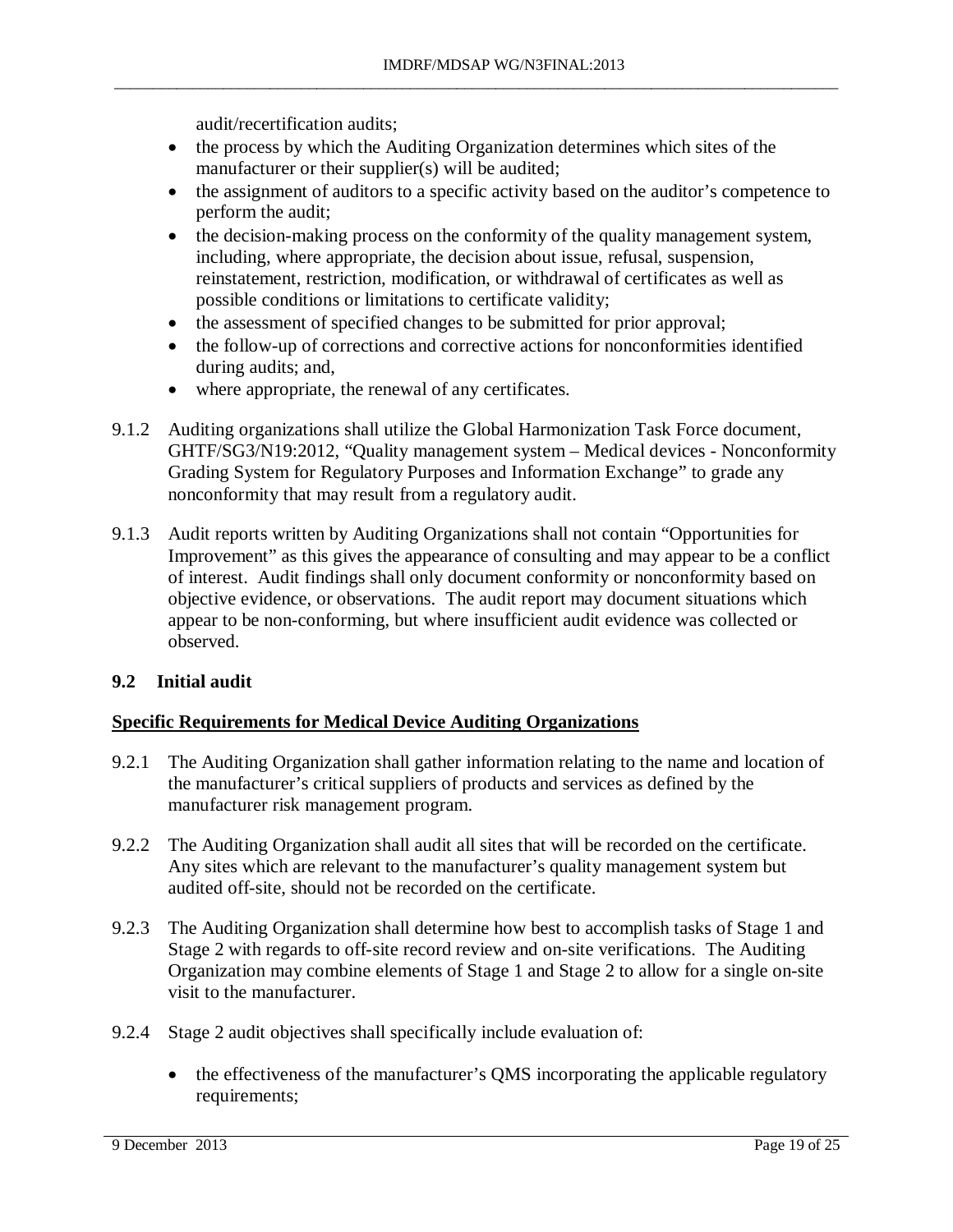• product/process related technologies (e.g. injection molding, sterilization);

\_\_\_\_\_\_\_\_\_\_\_\_\_\_\_\_\_\_\_\_\_\_\_\_\_\_\_\_\_\_\_\_\_\_\_\_\_\_\_\_\_\_\_\_\_\_\_\_\_\_\_\_\_\_\_\_\_\_\_\_\_\_\_\_\_\_\_\_\_\_\_\_\_\_\_\_\_\_\_\_\_\_\_\_\_\_\_\_\_\_\_\_\_

- adequate product technical documentation in relation to relevant regulatory requirements; and,
- the manufacturer's ability to comply with these requirements.
- 9.2.5 Findings from any audit, ("mock audits," "gap audits," or "pre-assessment audits" outside of the scope of Stage 1/Stage 2 audits), shall be documented and taken into consideration when grading nonconformities identified at a subsequent regulatory audit. Audits of manufacturers used as a training audit for Regulatory Authorities, which do not issue any reports or list of findings, are not considered a "mock audit" for purposes of this clause.
- 9.2.6 An Auditing Organization conducting an initial audit shall not conclude that a manufacturer complies with regulatory requirements if the Auditing Organization, utilizing the Global Harmonization Task Force document, GHTF/SG3/N19:2012, "Quality management system – Medical devices - Nonconformity Grading System for Regulatory Purposes and Information Exchange":
	- has graded one or more nonconformity(ies) as a "5"; or,
	- has graded more than two nonconformities as a "4."
- 9.2.7 An Auditing Organization conducting an initial audit shall have sufficient and reliable evidence to support a decision of compliance or non-compliance with regulatory requirements.
- 9.2.8 An Auditing Organization conducting an initial audit shall not conclude that a manufacturer complies with regulatory requirements, if the Auditing Organization is aware of information that indicates a public health threat. Such information shall be reported to the recognizing Regulatory Authority in writing within 5 working days. (See 8.7.4)

#### **9.3 Surveillance activities**

- 9.3.1 Surveillance audits shall include a review of issues related to medical device safety and effectiveness since the last audit such as complaints, problem reports, vigilance reports, and recalls/field corrections/advisory notices.
- 9.3.2 Surveillance audit objectives during the audit cycle shall specifically include evaluation of the effectiveness of the manufacturer's QMS incorporating the applicable regulatory requirements and the manufacturer's ability to comply with these requirements. In addition:
	- new or changed product/process related technologies (e.g. injection molding, sterilization); and,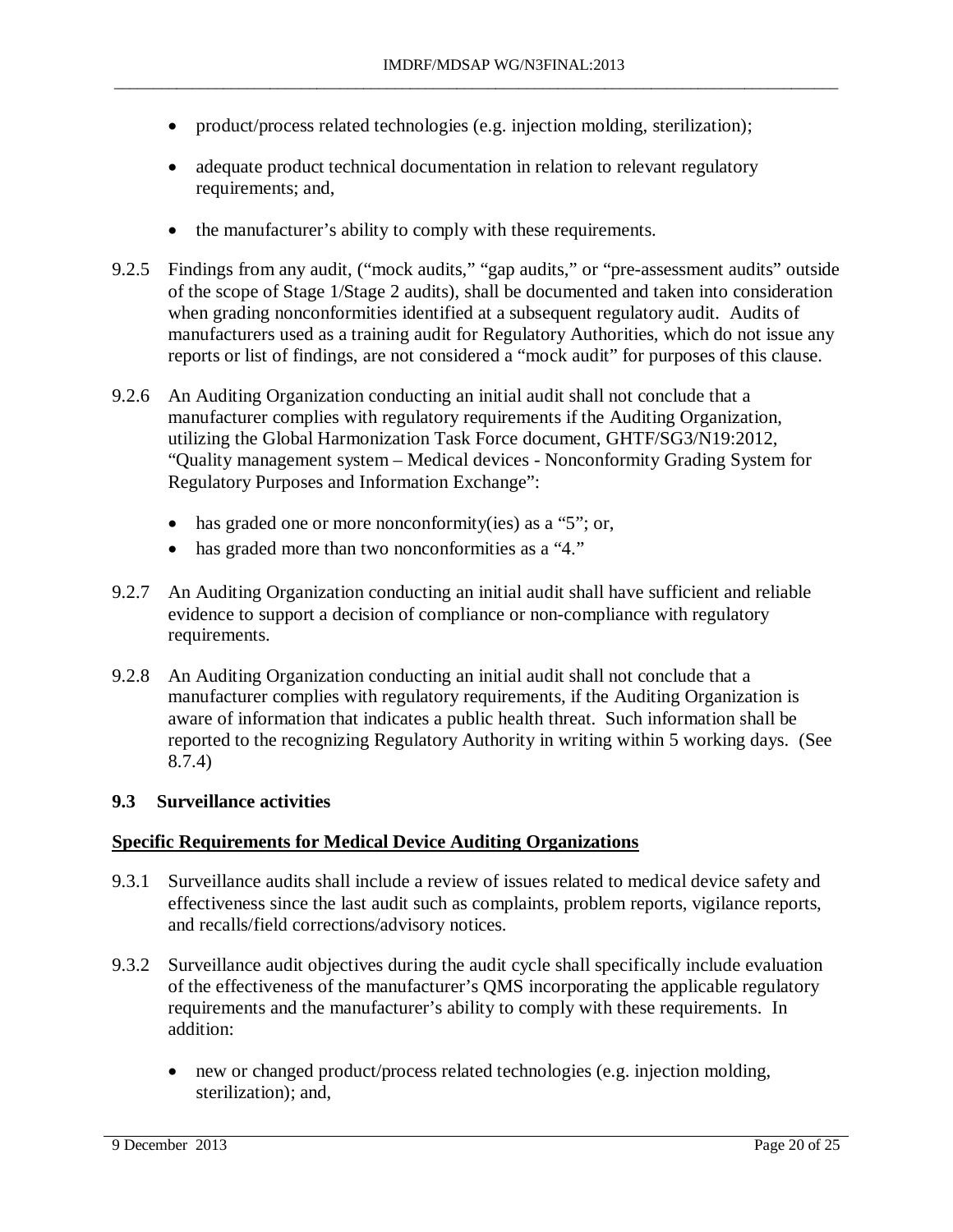• new or amended product technical documentation in relation to relevant regulatory requirements.

\_\_\_\_\_\_\_\_\_\_\_\_\_\_\_\_\_\_\_\_\_\_\_\_\_\_\_\_\_\_\_\_\_\_\_\_\_\_\_\_\_\_\_\_\_\_\_\_\_\_\_\_\_\_\_\_\_\_\_\_\_\_\_\_\_\_\_\_\_\_\_\_\_\_\_\_\_\_\_\_\_\_\_\_\_\_\_\_\_\_\_\_\_

9.3.3 The Auditing Organization may maintain a manufacturer's certification based on positive conclusions by the audit team leader in accordance with ISO/IEC 17021:2011 clause 9.3.3(a and b) unless the audit team leader is an external auditor, external technical expert, or an auditor or technical expert from an external organization. If the audit team leader is an external auditor, external technical expert, or an auditor or technical expert from an external organization, then an independent review by the Auditing Organization must be performed.

### **9.4 Re-audit/Recertification**

- 9.4.1 Recertification audit objectives shall specifically include evaluation of:
	- the effectiveness of the manufacturer's QMS incorporating the applicable regulatory requirements;
	- product/process related technologies (e.g. injection molding, sterilization);
	- adequate product technical documentation in relation to relevant regulatory requirements; and,
	- the manufacturer's continued fulfillment of these requirements.
- 9.4.2 The Auditing Organization shall schedule audits conducted for recertification purposes to allow for sufficient time to complete the recertification process prior to the end of the certificate period.
- 9.4.3 An Auditing Organization conducting a re-audit or considering re-certification shall not conclude that a manufacturer complies with regulatory requirements if the Auditing Organization, utilizing the Global Harmonization Task Force document, GHTF/SG3/N19:2012, "Quality management system – Medical devices - Nonconformity Grading System for Regulatory Purposes and Information Exchange":
	- has graded one or more nonconformity(ies) as a "5"; or,
	- has graded more than two nonconformities as a "4."
- 9.4.4 An Auditing Organization conducting a re-audit or considering re-certification shall have sufficient and reliable evidence to support a decision of compliance or non-compliance with regulatory requirements.
- 9.4.5 An Auditing Organization conducting a re-audit or considering re-certification shall not conclude that a manufacturer complies with regulatory requirements, if the Auditing Organization is aware of information that indicates a public health threat. Such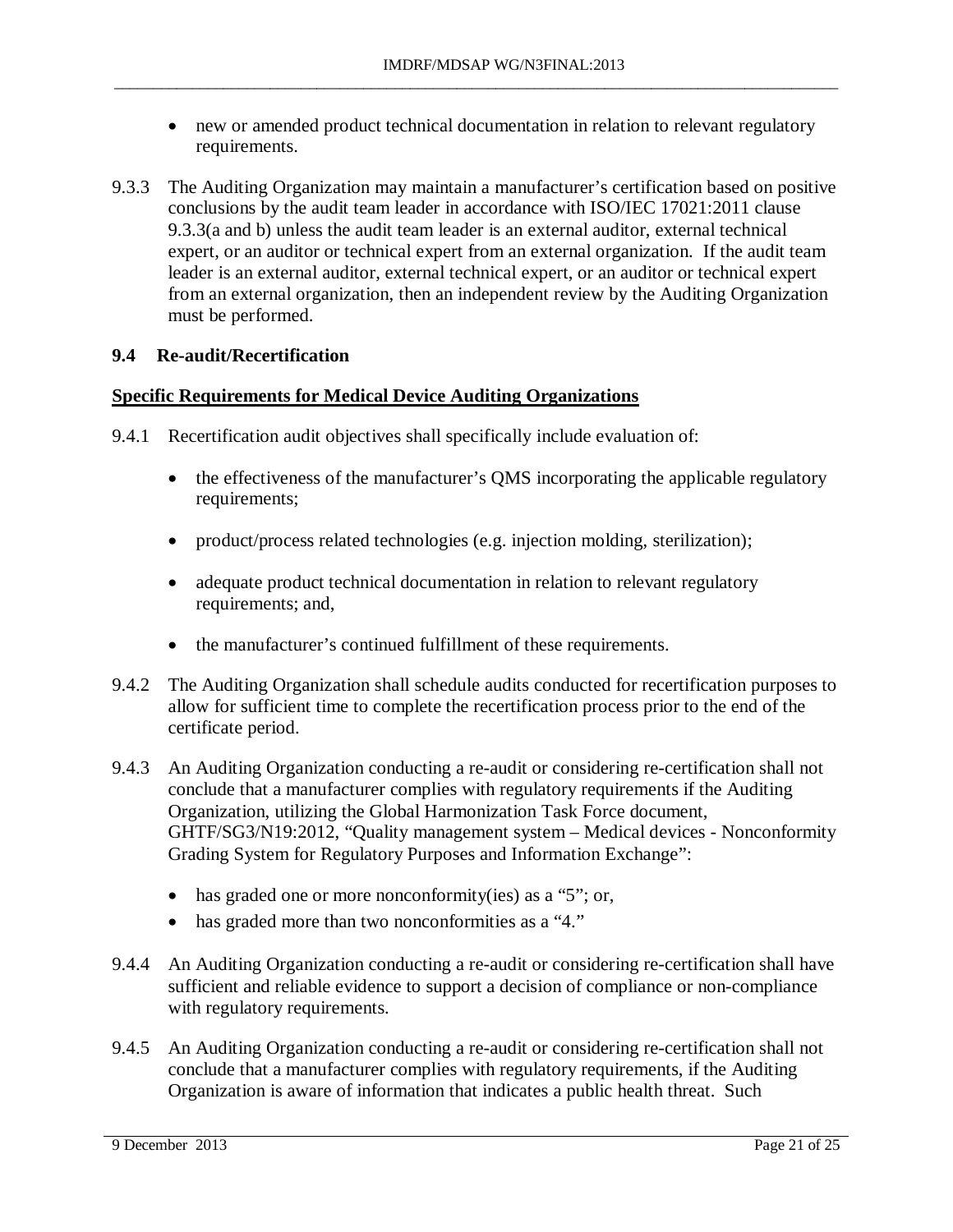information shall be reported to the recognizing Regulatory Authority in writing within 5 working days. (See 8.7.4)

9.4.6 The Auditing Organization shall audit all sites that are recorded on the certificate.Any sites which are relevant to the manufacturer's quality management system but audited off-site, should not be recorded on the certificate.

## **9.5 Special audits**

Recognizing Regulatory Authorities themselves may perform special audits, including unannounced audits, anytime it deems necessary and within the purview of its jurisdiction. These audits performed by the recognizing Regulatory Authority(s) shall serve the dual purpose of auditing the medical device manufacturer and assessing the Auditing organization.

### **Specific Requirements for Medical Device Auditing Organizations**

- 9.5.1 Upon request by the recognizing Regulatory Authority(s), the Auditing Organization shall perform a special audit of a manufacturer under the direction of the recognizing Regulatory Authority(s) requesting the special audit.
- 9.5.2 Criteria for unannounced regulatory audits:
	- 1. Auditing Organizations shall carry out unannounced audits if previous audits indicate serious and/or frequent nonconformities. Auditing Organizations shall utilize the Global Harmonization Task Force document, GHTF/SG3/N19:2012, "Quality management system – Medical devices - Nonconformity Grading System for Regulatory Purposes and Information Exchange" to determine if a manufacturer is receiving significant or frequent nonconformities or if a nonconformity has resulted in the release of nonconforming medical devices. An unannounced audit shall occur following any audit that results in:
		- one or more nonconformity(s) graded as a "5"; or,
		- more than two nonconformities graded as a "4."

The timing of the unannounced audits should be unpredictable and in addition to the normally scheduled audits. In the case of an unannounced audit due to frequent noncompliance or release of nonconforming medical devices, the auditing organization should allow approximately 6-9 months for the manufacturer to implement their Corrective Action plan, unless the manufacturer has provided evidence that the Corrective Action plan will be completed earlier. These unannounced audits should focus on the noncompliance, and the correction, the corrective action and the systemic corrective action taken for both the manufacturer's quality management system, as well as any medical devices produced under the nonconformance released to the market or still within the control of the manufacturer.

As a general principle an unannounced audit should be executed by at least two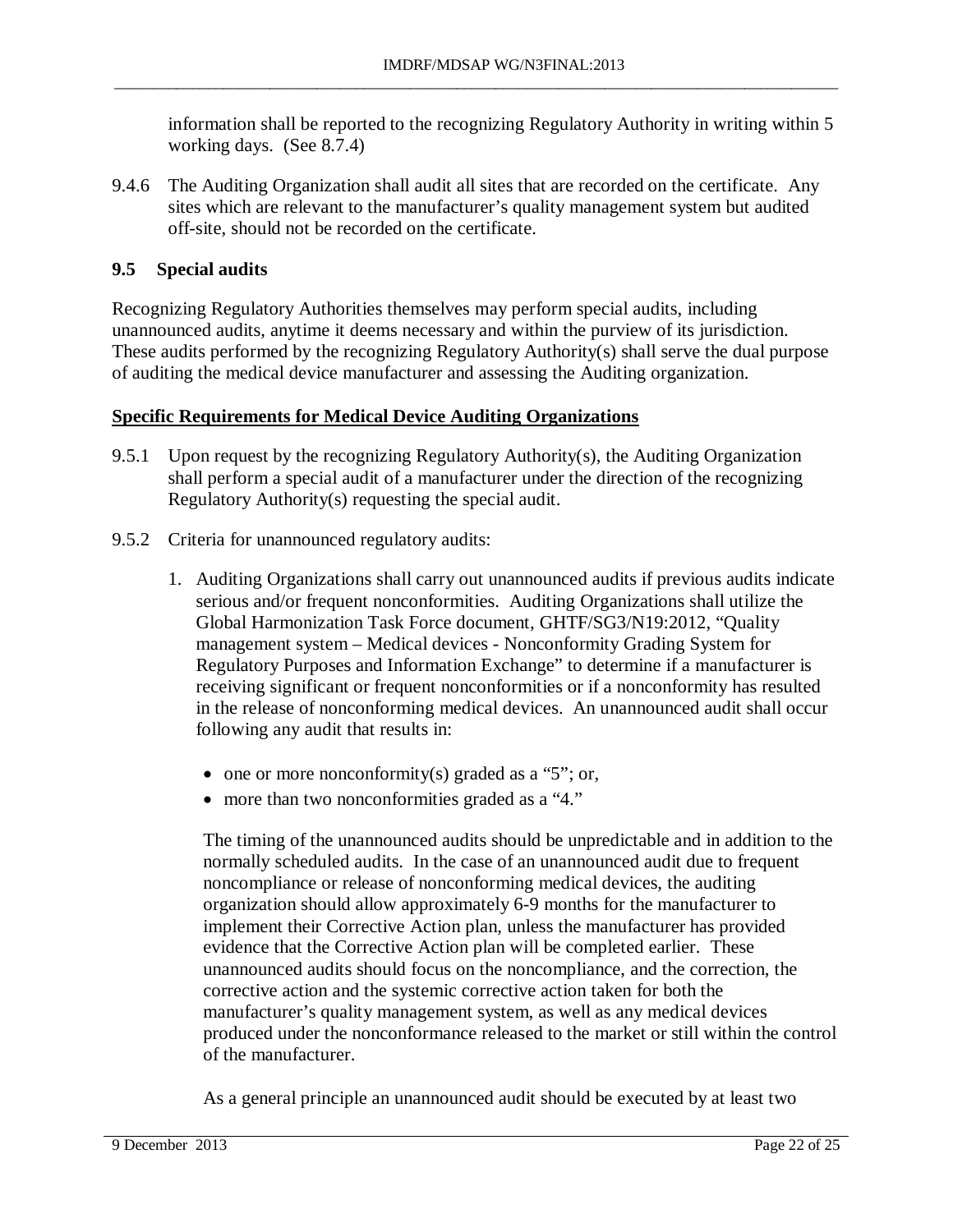auditors and not take less than one day.

- 2. Auditing Organizations shall carry out unannounced audits if specific information provides reasons to suspect serious non-conformities of the devices, or of their manufacturer, or if the recognizing Regulatory Authority(s) requests an unannounced audit. These unannounced audits would focus on the specific information of the serious non-conformity or request from the recognizing Regulatory Authority(s).
- 3. Unannounced audits on premises of the manufacturer or of his contracted critical suppliers shall be foreseen in the contractual arrangements; both between the manufacturer and the critical supplier, and between the auditing organization and the manufacturers. If a visa is needed to visit the country where the manufacturer is located, the contractual arrangements should contain, as an annex, an invitation to visit the manufacturer or contracted critical supplier at any time and an invitation which leaves the date of visit open. The contractual arrangements shall also contain, as an annex, similar invitations issued by the critical suppliers. The contractual arrangements shall authorize the auditing organizations to end the contract as soon as permanent unannounced access to the premises of the manufacturer or his contracted critical suppliers is no longer assured. The contractual arrangements shall furthermore cover the measures to be taken by auditing organizations to ensure the security of their auditors. It shall provide for a financial compensation for the unannounced audits including security arrangements.
- 9.5.3 An Auditing Organization that performs a special audit at the request of the recognizing Regulatory Authority(s) or an unannounced audit according to the criteria listed in this document shall submit the audit report to the recognizing Regulatory Authority(s) within 15 days from the last day of the audit.

## **9.6 Suspending, withdrawing or reducing the scope of certification**

#### **Specific Requirements for Medical Device Auditing Organizations**

9.6.1 If the Auditing Organization suspends, withdraws, cancels, or reduces the scope of a certificate, the Auditing Organization shall inform the recognizing Regulatory Authority(s).

## **9.7 Appeals**

## **Specific Requirements for Medical Device Auditing Organizations**

No specific requirements.

#### **9.8 Complaints**

## **Specific Requirements for Medical Device Auditing Organizations**

9.8.1 The Auditing Organization shall forward to the recognizing Regulatory Authority(s)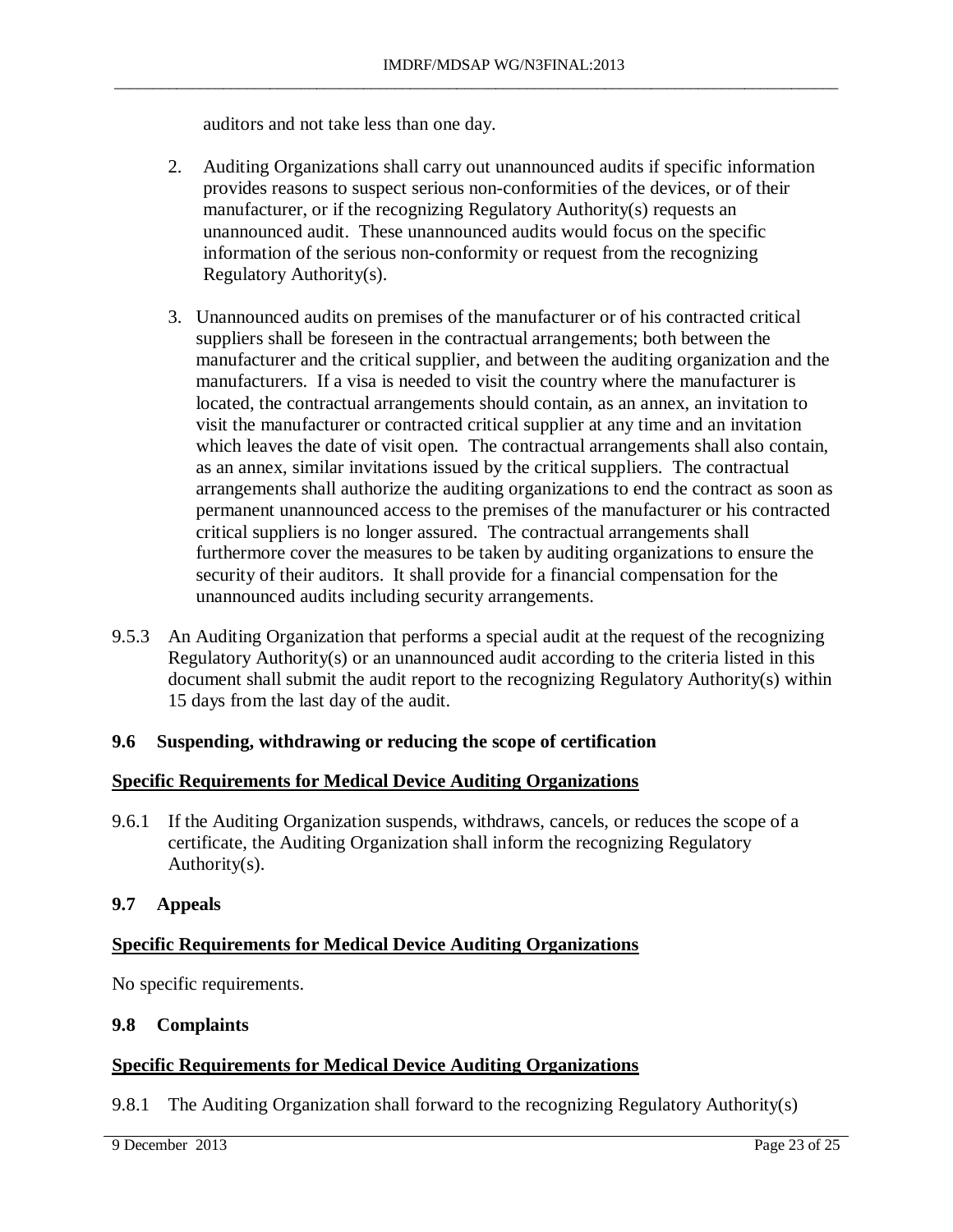information on any complaint (e.g. whistleblowers) it receives about a medical device manufacturer that could indicate an issue related to the safety and effectiveness of medical devices or a public health risk.

\_\_\_\_\_\_\_\_\_\_\_\_\_\_\_\_\_\_\_\_\_\_\_\_\_\_\_\_\_\_\_\_\_\_\_\_\_\_\_\_\_\_\_\_\_\_\_\_\_\_\_\_\_\_\_\_\_\_\_\_\_\_\_\_\_\_\_\_\_\_\_\_\_\_\_\_\_\_\_\_\_\_\_\_\_\_\_\_\_\_\_\_\_

#### **9.9 Records of manufacturers**

### **Specific Requirements for Medical Device Auditing Organizations**

No specific requirements.

## <span id="page-23-0"></span>**10.0 Management system requirements for Auditing Organizations**

#### **10.1 Options**

#### **Specific Requirements for Medical Device Auditing Organizations**

- 10.1.1 The Auditing Organization shall establish, document, implement, maintain, and operate a quality management system that is appropriate to the nature, area, and scale of its audits and capable of supporting and demonstrating the consistent achievement of the requirements of applicable medical device legislation or regulatory policies/programs.
- 10.1.2 The Auditing Organization shall retain records of conformity to this document for a period of time not less than 15 years.
- 10.1.3 The Auditing Organization shall perform measuring, monitoring and the analysis of their audit program to provide information relating to the characteristics and trends of their processes such as: consistency in audit reports, bias in identified nonconformances, feedback from medical device manufacturers, etc.
- 10.1.4 The Auditing Organization when adhering to Option 1 or Option 2 under Clause 10 of ISO/IEC 17021:2011, shall conduct internal audits which covers all locations involved in medical device regulatory auditing.

#### **10.2 Option 1: Management system requirements in accordance with ISO 9001**

#### **Specific Requirements for Medical Device Auditing Organizations**

No specific requirements.

#### **10.3 Option 2: General management system requirements**

#### **Specific Requirements for Medical Device Auditing Organizations**

<span id="page-23-1"></span>No specific requirements.

## **11.0 Revoking Recognition of an Auditing Organization**

The recognition of an Auditing Organization shall be revoked if an Auditing Organization does